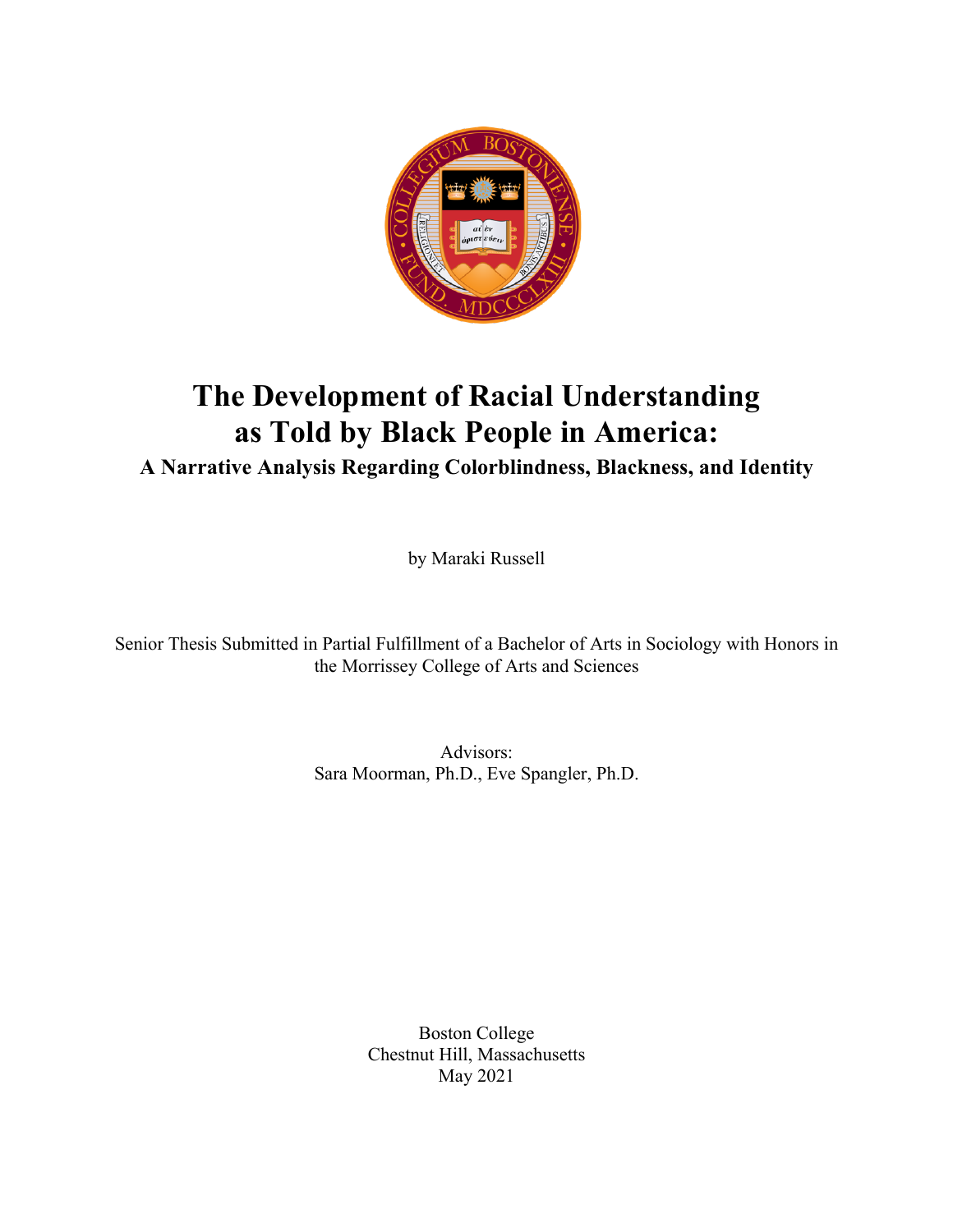# **Table of Contents**

| Distinctions between Types of Individually-Centered Racial Socialization37 |  |
|----------------------------------------------------------------------------|--|
|                                                                            |  |
|                                                                            |  |
|                                                                            |  |
|                                                                            |  |
|                                                                            |  |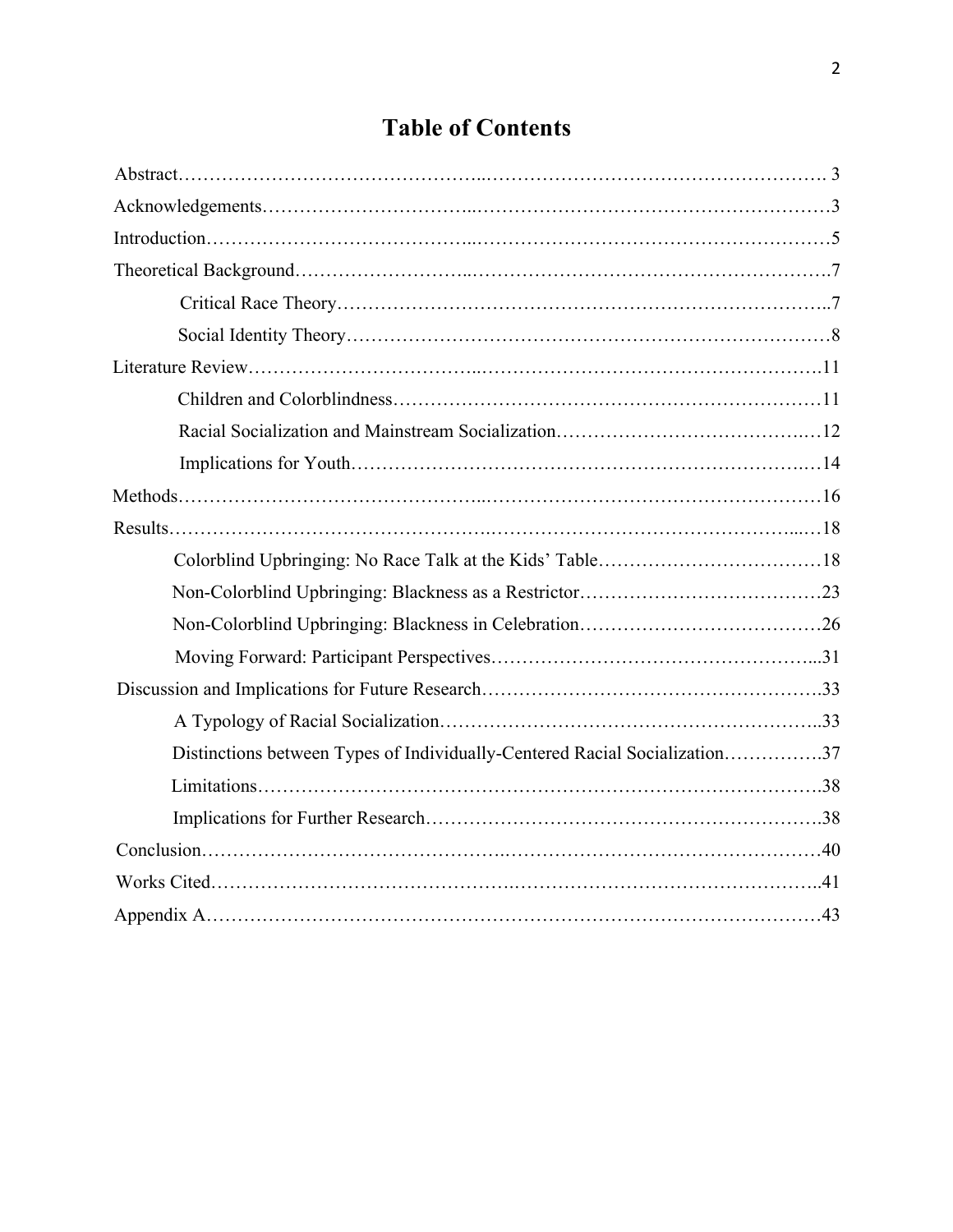## **Abstract**

This research project explores the narratives of how and when young Black people came to understand their race, as well as the implications of it. In order to expand upon the existing studies regarding racial realization and provide specific stories of such instances, qualitative interviews with nine Black people (ages 18-22) were conducted. The upbringings of these young Black people were analyzed in depth in order to provide insight to different types of racial socialization. It was found that both colorblind upbringings and non-colorblind upbringings that center individuals rather than systems of oppression are not helpful in the racial identity formation of young Black people. They both result in the perpetuation of the idea that racially marginalized people should modify their behavior. Additionally, this project exposes some of the reasons why racial realization is often a jarring experience for Black people in America, and in turn, expose some of the ways it can be less so.

## **Acknowledgements**

There are many people who have helped me immensely in the process of writing this thesis. First, I would like to thank my advisor, Professor Moorman, for guiding me throughout this journey. She has provided me with so much insight and unwavering support, and I feel lucky to have gotten the chance to work with her. I am also grateful for my other advisor, Professor Eve Spangler, who began working on this project with me a little over two years ago now – when it existed as the beginning stages of a McNair Scholars Program research project. I am thankful for her encouragement and support as this project has developed and evolved. I would also like to thank Chasneika Astacio and Sara Wong, of the McNair Program at Boston College.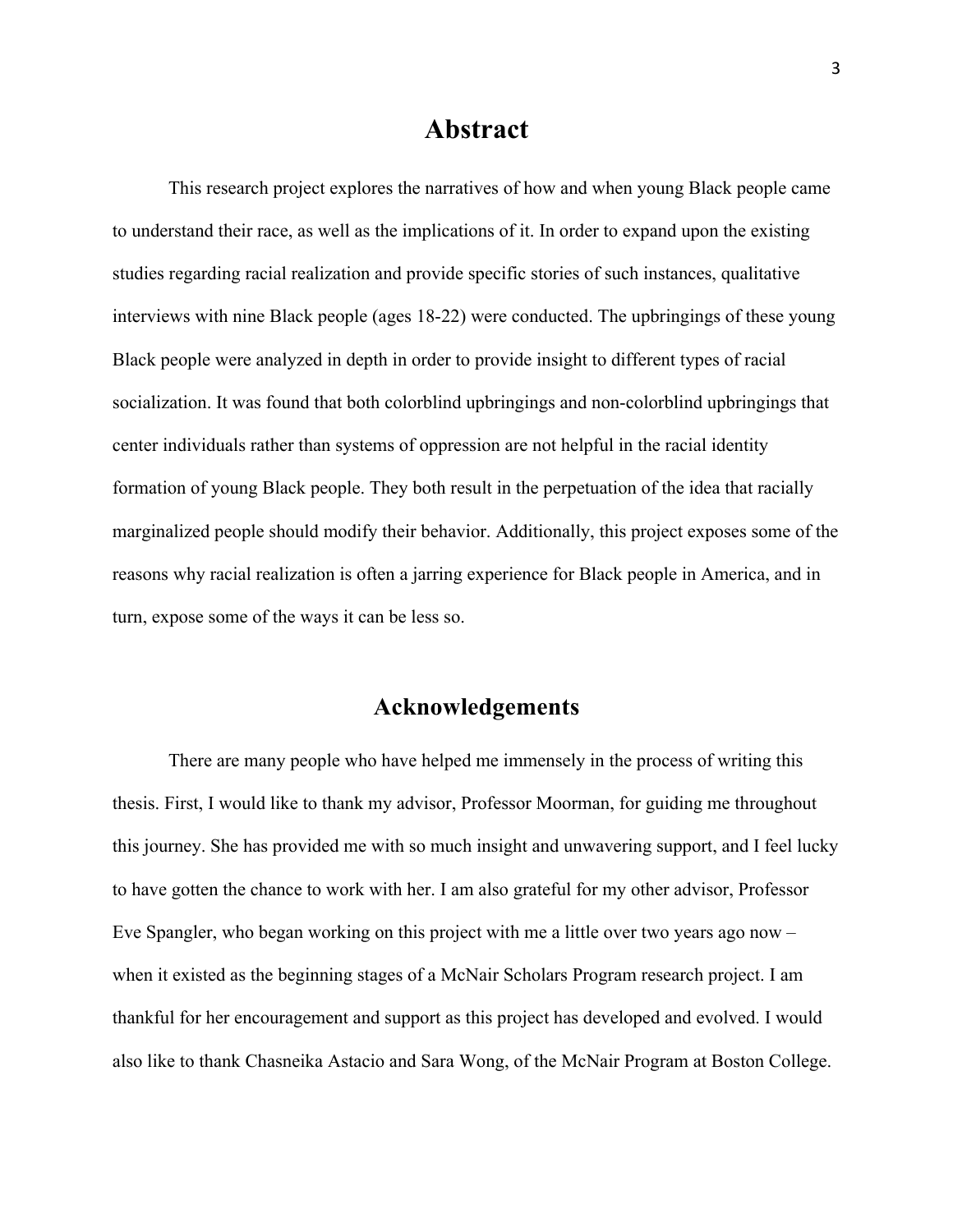I owe a great deal of thanks to my family and friends. Their love and support has motivated me to continue working on this project. Lastly, I would like to express my gratitude to the participants of this study. Without them and their willingness to share their stories, this project would not be possible. To them, I would like to say *thank you* for your vulnerability and your contribution to this important topic.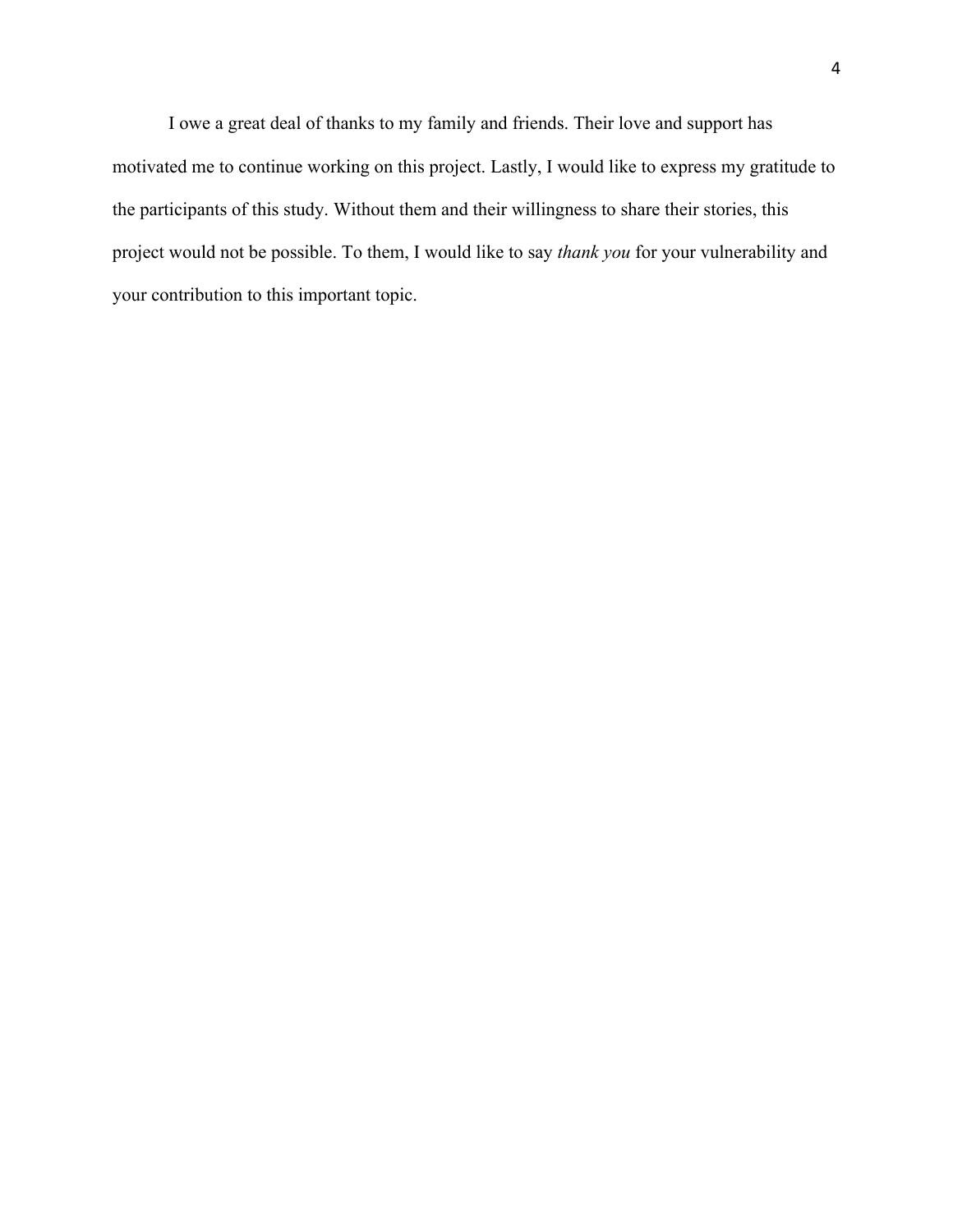*"And the moment you were born, since you don't know any better, every stick and stone, every face is white, and since you have not seen a mirror, you suppose that you are too. It comes as a great shock around the age of 5 or 6 or 7 to discover that Gary Cooper killing off the Indians — when you were rooting for Gary Cooper — that the Indians were you! It comes as a great shock to discover the country which is your birthplace, and to which you owe your life and your identity, has not in its whole system of reality evolved any place for you."* -James Baldwin

### **Introduction**

 One of the first things many people perceive about others when they meet is their race – specifically, their skin color. However, a colorblind approach to race – in which people claim to not see race, only human beings – contradicts this natural tendency. Many people hold the misconception that children are colorblind, not noticing or learning about race until they are older, but in fact, they categorize and assume things about people's appearances in a manner that aligns with adults' processing (Winkler 2009). Leaving kids out of the conversation when it comes to race results in jarring experiences for children of color when they come to realize that people see them differently than the majority white population in the United States and the predominant white narratives in the media.

 There has been a great deal of research regarding the ways in which parents and guardians teach children about race; however, there has been less research about exactly how those upbringing practices influence kids' understanding of race. Additionally, little research exists regarding the impact of "colorblindness" on young people. This is extremely relevant now, as colorblind ideology is so common, and because children's perceptions of race and racial discrimination will shape their understanding of such topics as adults (Hughes et al. 2006). Further, conversations about race and racial socialization experiences from a young age can aid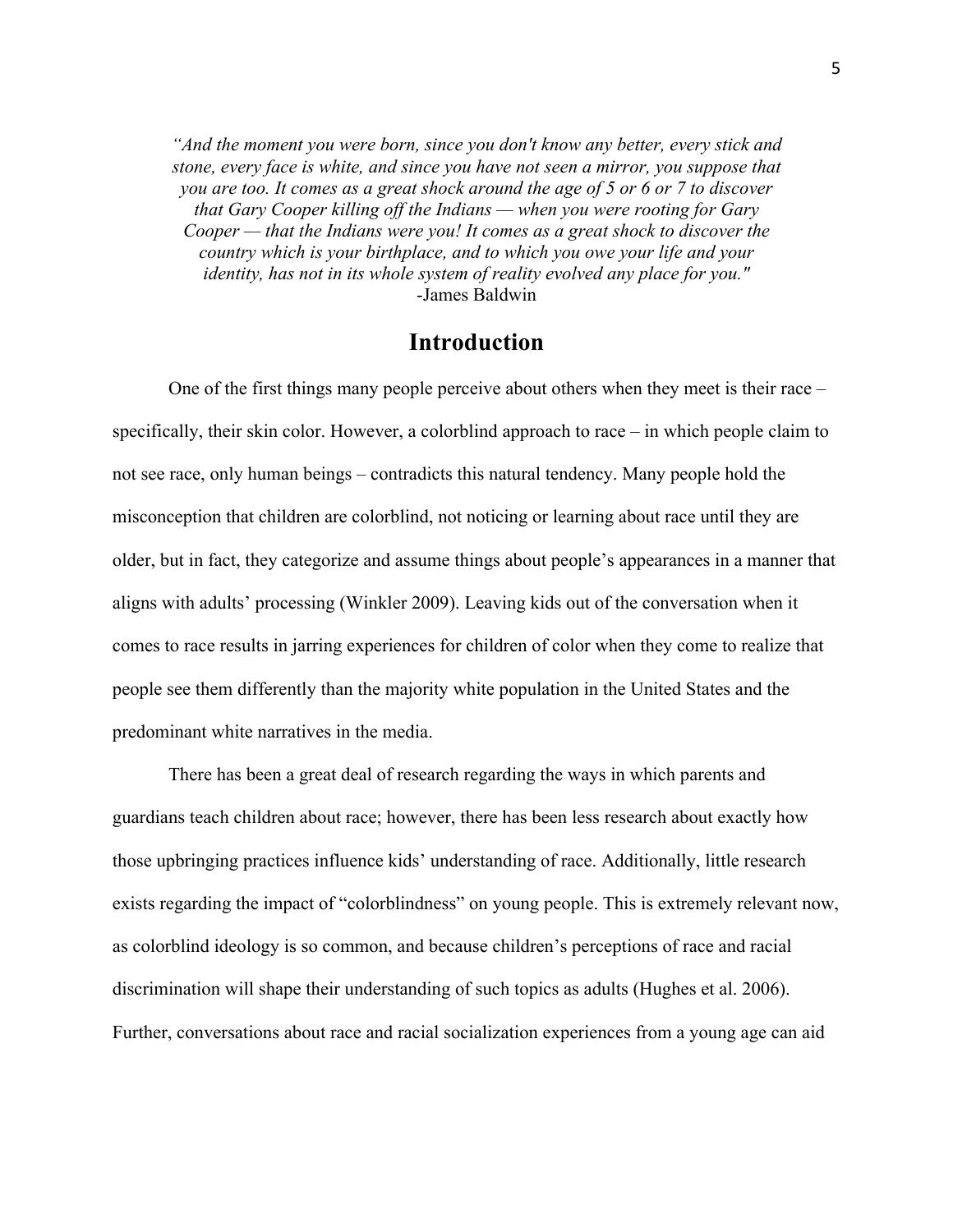young people in navigating racial discrimination they may encounter in the future (Nunnally 2010).

 This research project will explore the stories of how and when Black American college students first came to understand their race, as well as examine how colorblind aspects of their upbringing have impacted them. I expand on the existing psychological research regarding the development of racial identity by adding a sociological perspective and by providing and analyzing lived experiences. Further, this project will expose some of the reasons why racial realization is often a jarring experience for Black people in America, and in turn, some of the ways it can be less so.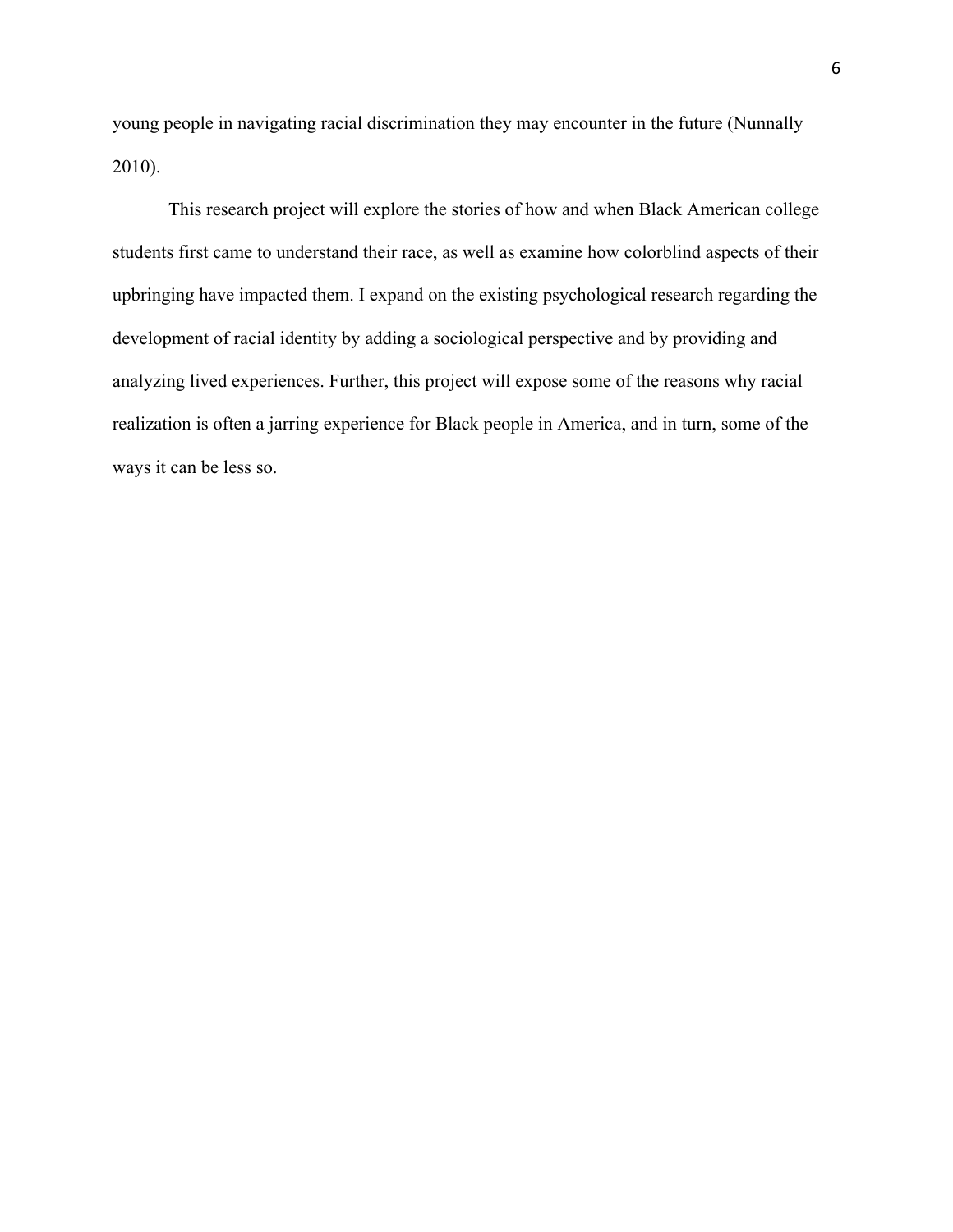## **Theoretical Background**

### **Critical Race Theory**

Critical race theories represent ways of thinking about and assessing social systems and groups that incorporate recognition of the following principles: (a) race is a central component of social organizations and systems, including families; (b) racism is institutionalized—it is an ingrained feature of racialized social systems; (c) everyone within racialized social systems may contribute to the reproduction of these systems through social practices; and (d) racial and ethnic identities, in addition to "the rules, practices, and assignments of prestige and power" associated with them, are not fixed entities, but rather they are socially constructed phenomena that are continually being revised on the basis of a group's own self-interests (Burton et al,).

Essentially, critical race theory examines society's law and power dynamics through the lens of race. In the article "Critical Race Theory Speaks to the Sociology of Mental Health: Mental Health Problems Produced by Racial Stratification," Tony Brown explains that the theory often exposes how deeply rooted and relevant racial stratification is in all aspects of life (Brown, 2003). Brown also emphasizes that critical race theory can provide insight to people's mental health by examining mental health problems caused by racial stratification, as well as assessing the risk factors and social conditions that go hand in hand with racial stratification (Brown, 2003).

One facet of critical race theory is colorblind racism. The concept of colorblind racial ideology was developed by Eduardo Bonillla-Silva in his 2003 book *Racism Without Racists: Color-blind Racism and the Persistence of Racial Inequality in the United States.* Contrary to a critical race perspective, colorblind racism is the belief that race is largely unimportant, and that drawing attention to race only divides people further (Bonilla-Silva, 2006). Colorblind ideologists often believe that if we simply treated everyone equally, racial discrimination would decrease, or end completely (Apfelbaum et al., 2012). A common rhetoric under this ideology is "I don't see race; I only see people." Colorblind racism is problematic in multiple ways – it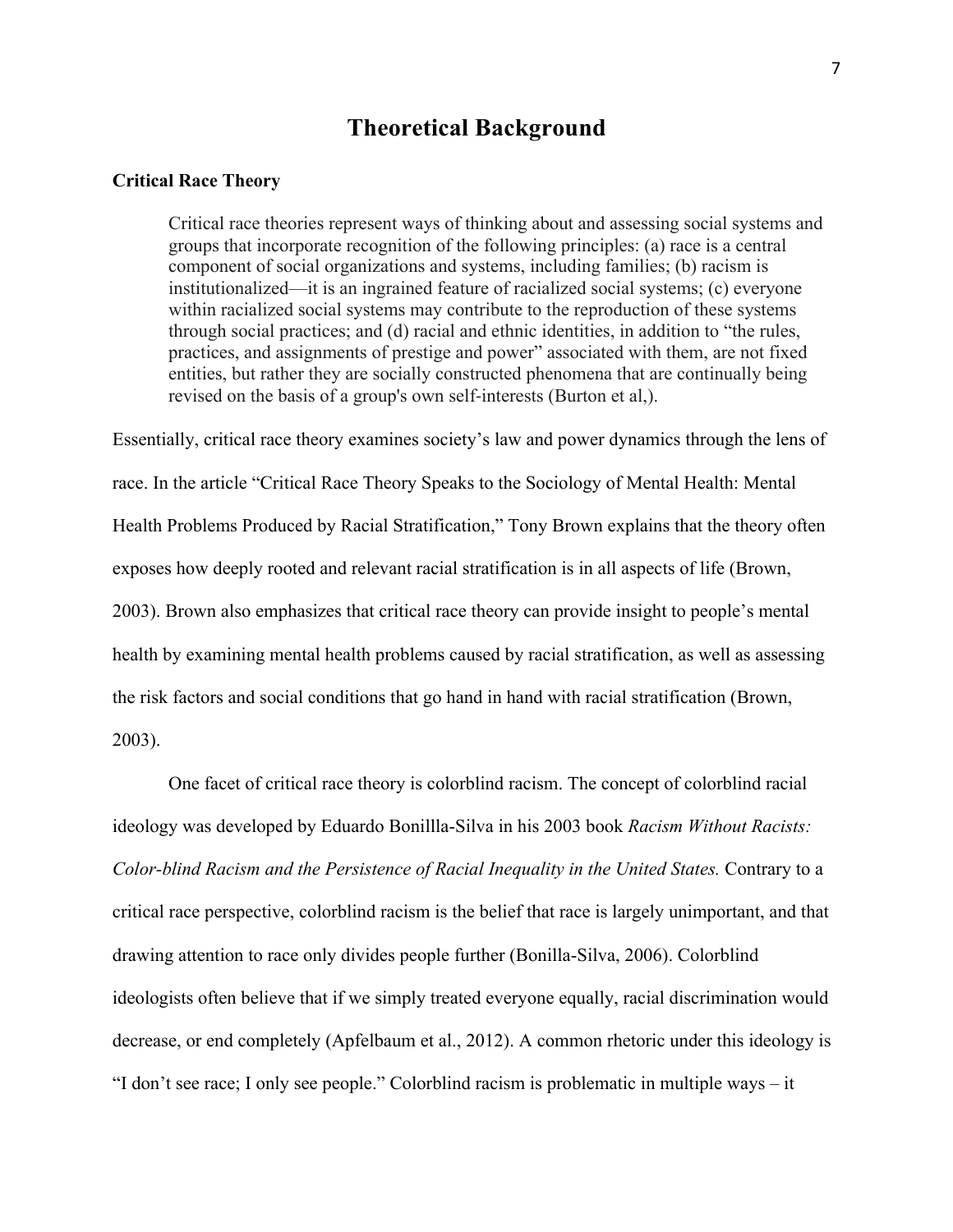diminishes the lived experiences of people of color, it further drives racism by foregoing conversations about race, and it absolves racist institutions and systems of responsibility, therefore making the need for change less obvious (Bonilla-Silva, 2006).

As a framework of this research project, critical race theory and colorblind race ideology provide insight into reverberations of sociological phenomena on the individual level, and centers race in the process.

### **Social Identity Theory**

Social identity theory was proposed by Henri Tajifel in 1979 (McLeod 2019). Tajifel asserted that "groups (e.g. social class, family, football team etc.) which people belonged to were an important source of pride and self-esteem" (McLeod 2019, p.1). He also theorized that organizing individuals into groups is the result of conventional cognitive processes (McLeod 2019). Under social identity theory, people are categorized as the in-group (the group which one belongs to and had similarities with) and the out-group (people who are different/do not hold the same identity as the in-group) (McLeod 2019).

A group of researchers who worked with Tajifel proposed three sequential stages in social identity theory – categorization, identification, and comparison (McLeod 2019). During the first stage, social categorization, we categorize individuals as a way to better understand the world around us (McLeod, p.2). In the course of the social identification stage, "we adopt the identity of the group we have categorized ourselves as belonging to" (McLeod, p.2). At this time, emotions will begin to be tied to the group with which one identifies, and self-esteem will be correlated to one's relationship with the group (McLeod 2019). Within the last stage, social comparison, people often compare their in-group with out-groups (McLeod 2019). A great deal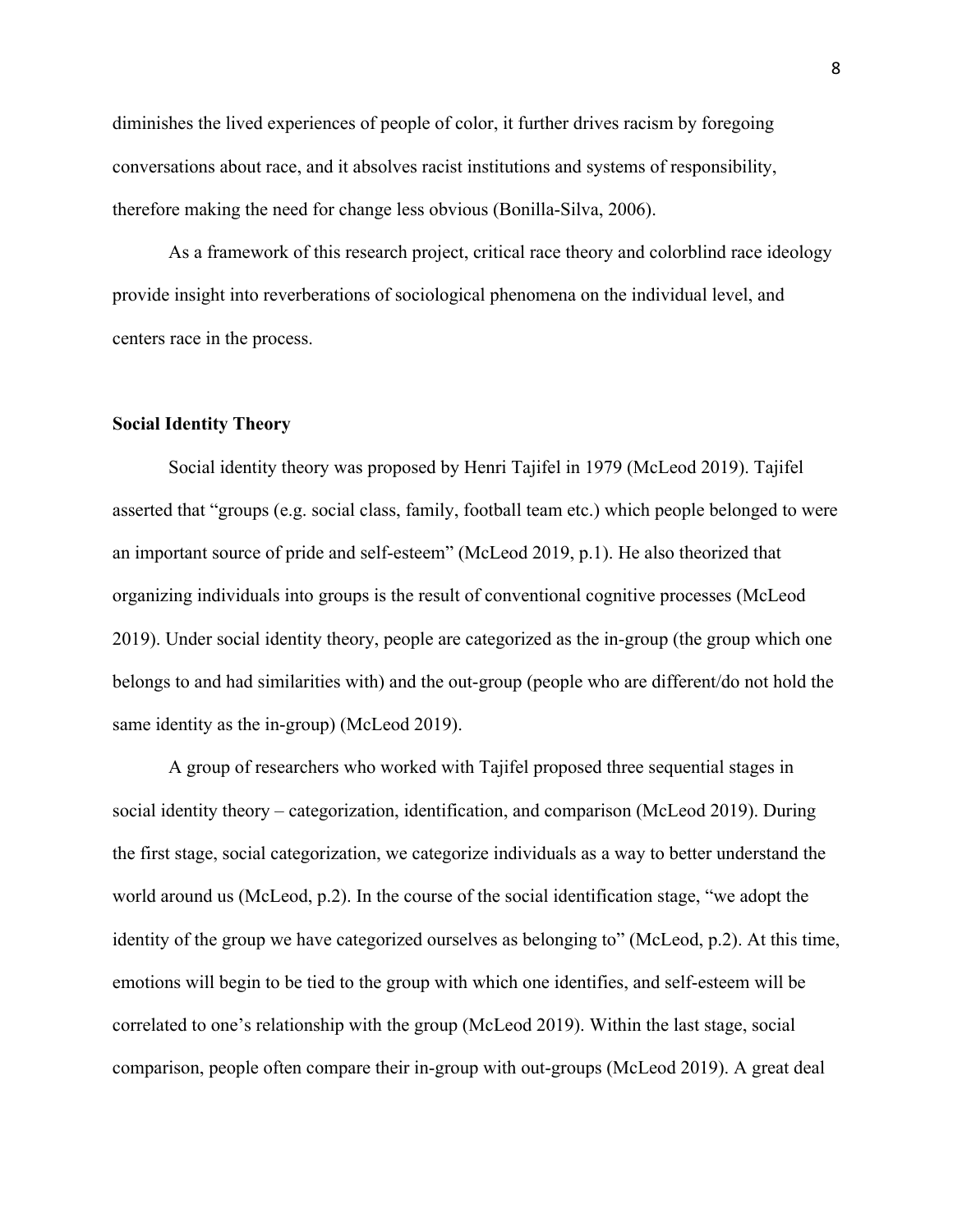of maintaining one's self-esteem has to do with whether one's group's needs and treatment by society are equivalent to that of other groups (McLeod 2019).

In their 2015 article "Racial Identity and Well-Being Among African Americans," Hughes and colleagues theorize about social identity further and more specifically through the lens of race. They define social identity theory as "a multifaceted social psychological theory of how people's self-conceptions as members of social groups influence intergroup behavior and group processes. It deals with cognitive, motivational, interactional, and macrosocial aspects of group life" (Hughes et al. 2015, p. 26). In other words, under social identity theory, a group or category can influence the behavior of an individual within that group (Hughes et al. 2015).

Hughes et al. define a social identity as "a person's awareness of belonging to a social category or group, together with the value and emotional significance of belonging" (Hughes et al. 2015, p. 27). When the group or category with which that individual identifies is devalued or stigmatized, they must put in more effort during the comparison stage of social identity development (Hughes et al. 2015). People in this situation have to dedicate more effort towards finding characteristics of their group that set them apart and elevate them in comparison to other groups, since society devalues them (Hughes et al. 2015).

William Cross developed a racial identity model specific to Black people in 1991. He theorized that first, all Black people go through the Pre-Encounter Stage, in which people don't think race plays a role in everyday life but, in reality, people are noticing racial differences as well as ways in which society favors whiteness and euro-centric qualities (Cross 1995). Then, Black people go through the Encounter Stage. At that point, people's ideologies/ worldviews are challenged (Cross 1995). Often people are forced into this stage upon acknowledging the presence and impact of racism in their life (Cross 1995).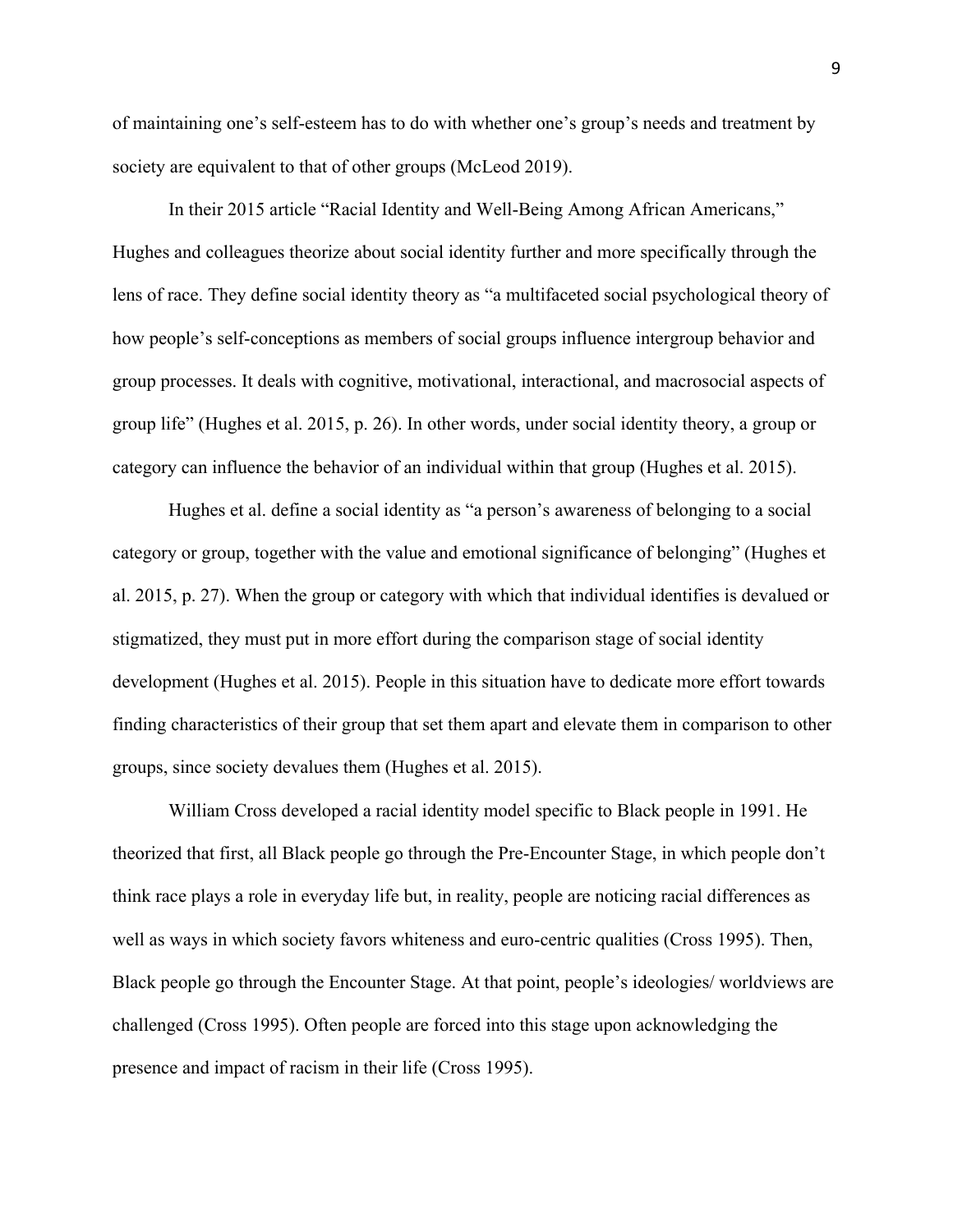## **Conclusion**

For this project, social identity is being examined through understandings of race and colorblindness, and therefore, critical race theory and social identity theory are closely linked. This research poses the questions "what happens to social identity development, as it is presently understood, when racial identities are undervalued under colorblind race ideology and other forms of socialization?" In order to fully address this question, an understanding of critical race theory, colorblindness, and social identity theory is necessary.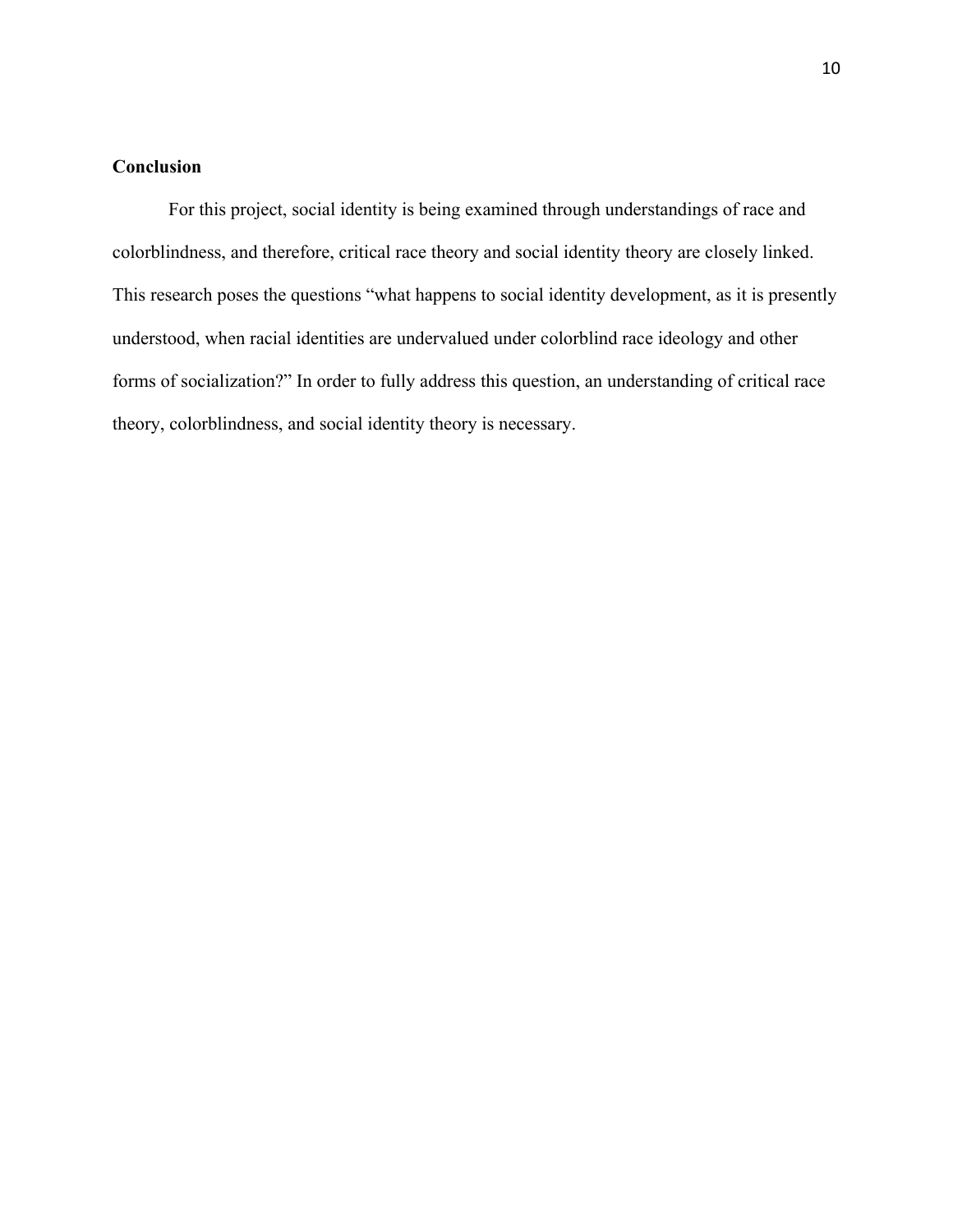## **Literature Review**

There exists a great deal of research regarding "colorblindness," how children understand race, and racial identity formation. However, the ways that these topics interact with and affect each other has not been examined in-depth or from a solely Black perspective. Here, the existing literature will be analyzed, and the ways in which this research will fill the gaps in the preexisting work will be proposed.

### **Children and "Colorblindness"**

In the article "Children are Not Colorblind: How Young Children Learn Race," Erin Winkler explains that colorblind ideologies may appeal to parents because of the misconception that "children are 'blank slates' who cannot develop racial prejudices until they are explicitly taught to do so" (Winkler 2009, p. 1). However, a 1997 study which followed 200 Black and white children from ages of six months to six years (among other studies: Hirschfield 2008; Aboud 2008; Ausdale & Feagin 2001; Katz 2003) have found evidence that strongly contradicts this. At six months, children can nonverbally categorize people by race (Katz & Kofkin 1997). This was determined by the fact that infants looked at the face of someone of a different race than their family/caregiver for significantly longer than at faces of people of the same race as their caregiver (Katz & Kofkin 1997). By two years old, toddlers can begin to use racial categories to make assumptions about people's behaviors (Katz & Kofkin 1997). Between ages three and five, children begin to racially categorize people and may express racial bias (Katz & Kofkin 1997).

Wrinkler writes that this racial categorization and bias is because the "immature cognitive structures" of children at this age allows for a great deal of stereotyping to occur (Winkler 2009,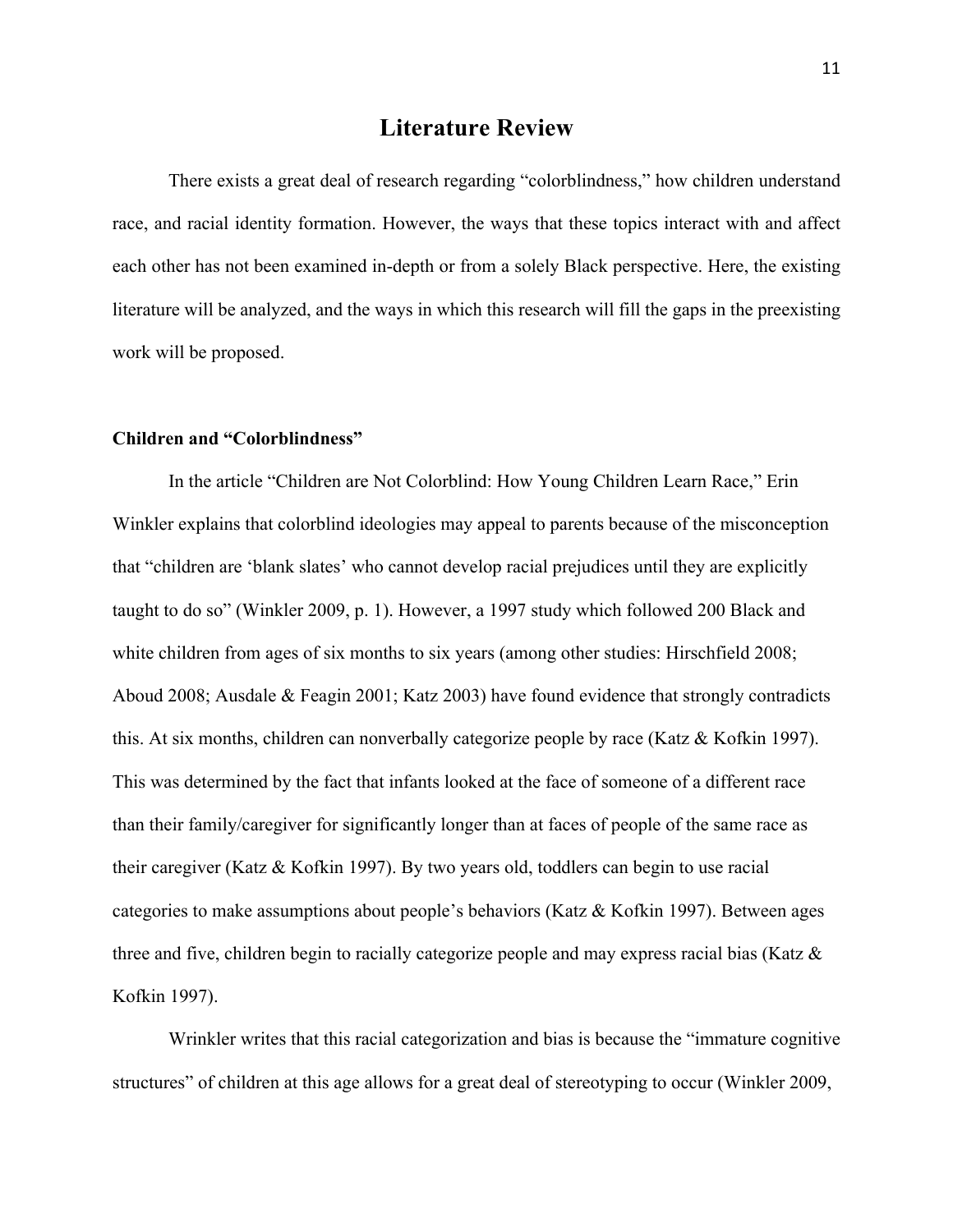p.2). Kids likely group people by race and not by height or hair color, for example, because they cannot focus on multiple characteristics at one time, and because "factors in children's environments, and in our society as a whole, teach children that race is a social category of significance" (Winkler 2009, p.2).

### **Racial Socialization and Mainstream Socialization**

In 2006, Hughes and colleagues conducted a review of existing research on this topic and drew several important conclusions. First, they define *racial socialization* to be a broad reference to the transmission of information about race from adults to children (Hughes et el. 2006). Dissimilarly, *mainstream socialization* (coined by Boykin and Toms in 1985) is the strategy of orienting young people "toward developing skills and characteristics needed to thrive in settings that are part of the mainstream, or dominant culture" rather than orienting them towards their culture or minority status (Hughes at al. 2006, p, 757). This is the strategy of being silent about race among children; it is the practice of not teaching children about their own race, in turn leaving them to be socialized by the predominantly white mainstream society.

In examining how caregivers address race with children, Phinney & Chavira conducted qualitative interviews with parents, and found that across multiple ethnic groups (white, Latin-x, and African American), two-thirds of parents reported egalitarianism – the concept that everyone is equal – and colorblind strategies in raising their children (Phinney & Chavira, 1995). To address Black racial socialization more specifically, a 1997 study found that "Black parents were more likely to talk about racial identity with their preschoolers than were white parents (48% of Black parents vs. 12% of white parents), but neither Black nor white parents were likely to discuss the racial differences their children saw in media, on playgrounds, or in stores at this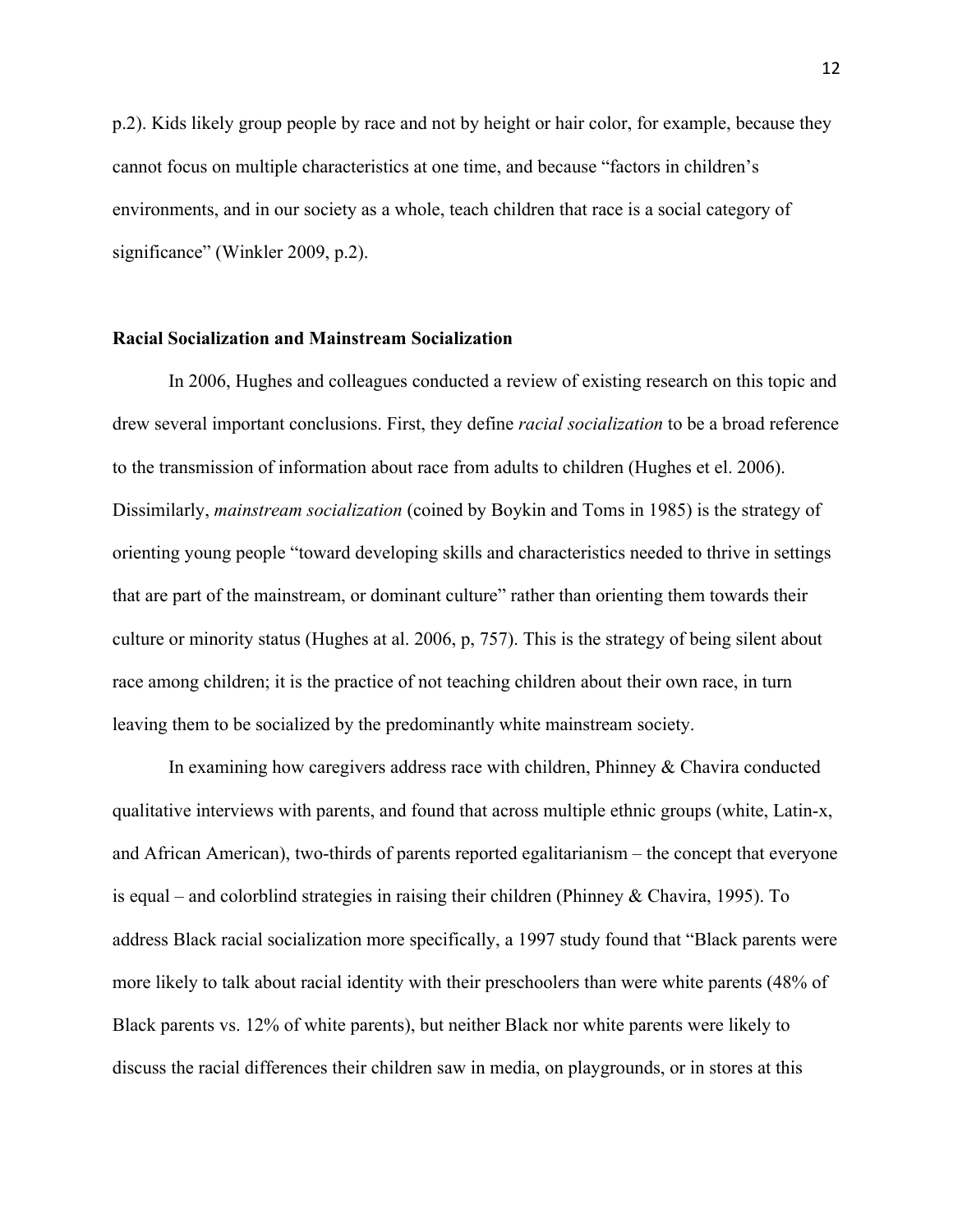[preschool] age" (Winkler 2009, p. 4). Similarly, a study by Hamm (2001) in which focus-group interviews with parents were conducted, the promotion of colorblind ideologies was more prominent among white parents than Black parents (Hughes et al. 2006). This discrepancy is likely on the account of the discrimination that Black parents and caregivers face (Hughes et al. 2006). Hughes et al. hypothesize this in saying "one might expect that parents who experience discrimination will be more likely than others to anticipate that their children will also experience it, and to provide their children with tools for coping with it" (Hughes et al. 2006, 760). They then support this hypothesis by drawing data from Hughes and Chen's 1997 study which found that

African American parents' messages regarding discrimination (preparation for bias) were significantly associated with their perceptions of interpersonal prejudice at work. Parents' cautions and warnings about Whites (promotion of mistrust) were associated with their perceptions of institutional-level discrimination at work. These relationships were evident among parents of children 9–12 years of age but not among parents of children 4–8 years of age (Hughes et al. 2006, p.760).

These parenting trends are roughly representative of the ways in which participants of this study were raised, as they were born between 1998 and 2002. According to Hughes & Chen's study, at the time, Black parents and caregivers are more likely to discuss topics of race with their children than their white counterparts, but they only begin to do so after the age of nine (1997). However, children begin understanding race much earlier than that, as Winkler established. Therefore, despite the efforts that Black parents and guardians make to racially socialize their children, many kids gather information from their environment (mainstream socialization) at a young age, before conversations about race begin at home.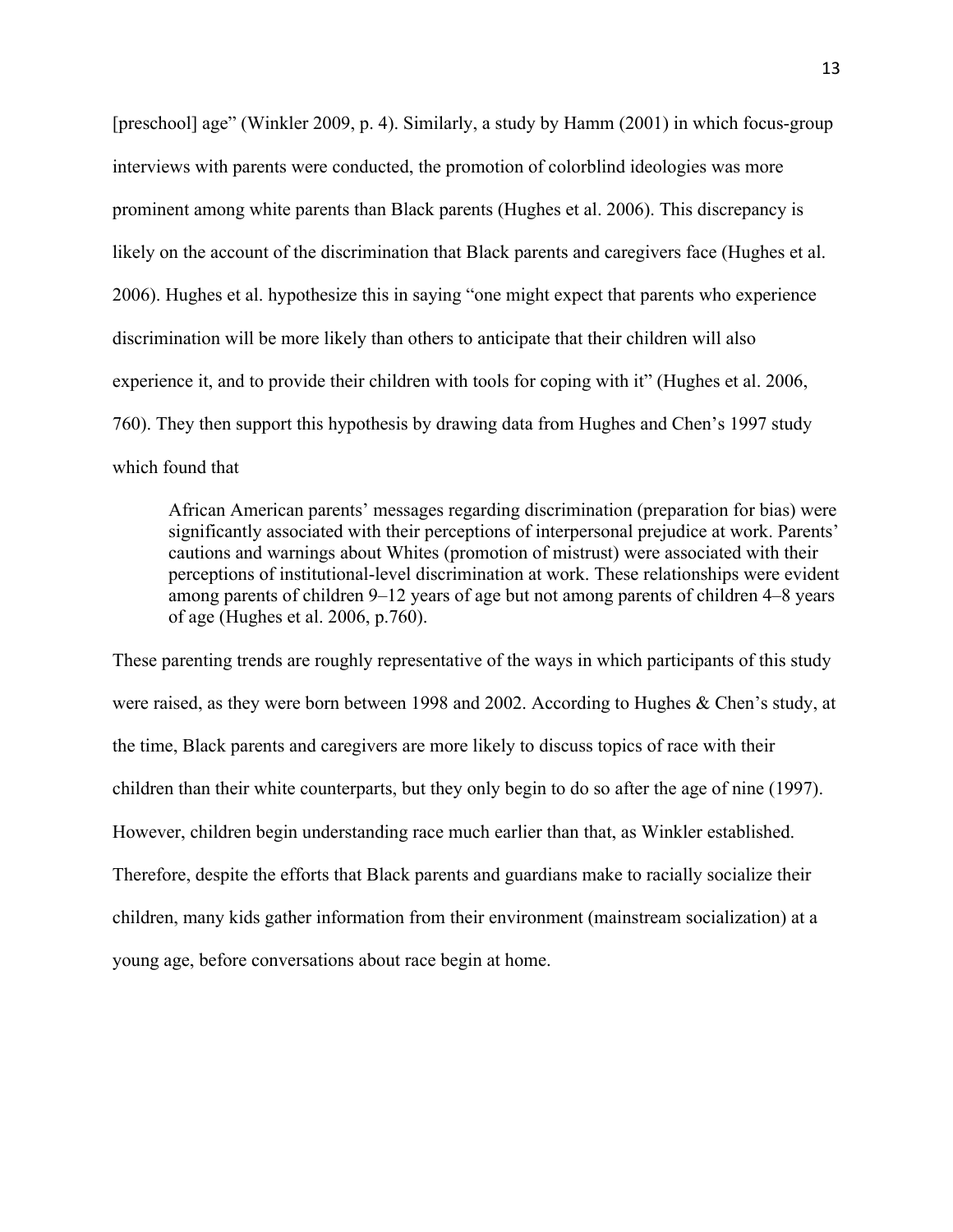#### **Implications for Youth**

Even if parents are not discussing racial issues with their kids, children *are* taking notice of it (Winkler 2009). Avoiding the topic will not make it go away, as colorblind ideology suggests – it will only create more room for mainstream socialization. Without conversations about race, children learn about the topic through the media they consume, the actions and behaviors of people around them, school lessons, institutions, and other factors (Nunnally 2006). They then infer what the "norm" is (Winkler). This is how colorblind upbringings and silence about race at a young age can lead to mainstream socialization.

Because the "mainstream" in the United States is largely white and therefore afforded certain privileges, children of color who are exposed to colorblind upbringings may have a more difficult time understanding and coping with instances of discrimination, Hughes et al. propose. (2006) This is likely because children who receive "messages about appreciation of all groups and equality" are socialized to expect equal treatment (Hughes et al. 2006 p. 763). Hughes at al. also suspect that one of the main functions of racial socialization is to "enable youths to recognize and cope with societal discrimination" (Hughes et a. 2006, p.762).

There is not much evidence to support this assertion – that racial socialization prepares young people of color to face discrimination and that mainstream socialization does not. McHale et al. conducted a study entitled "Mothers' and Fathers' Racial Socialization in African American Families: Implications for Youth," in which 162 Black/African American families, each with a mother, father, and two children were interviewed (McHale et al. 2006). One of their main research goals was to explore the links between parents' efforts toward racial socialization and young people's ethnic identity development by examining their locus of control and levels of depression. They found that when mothers exhibited more racial socialization, children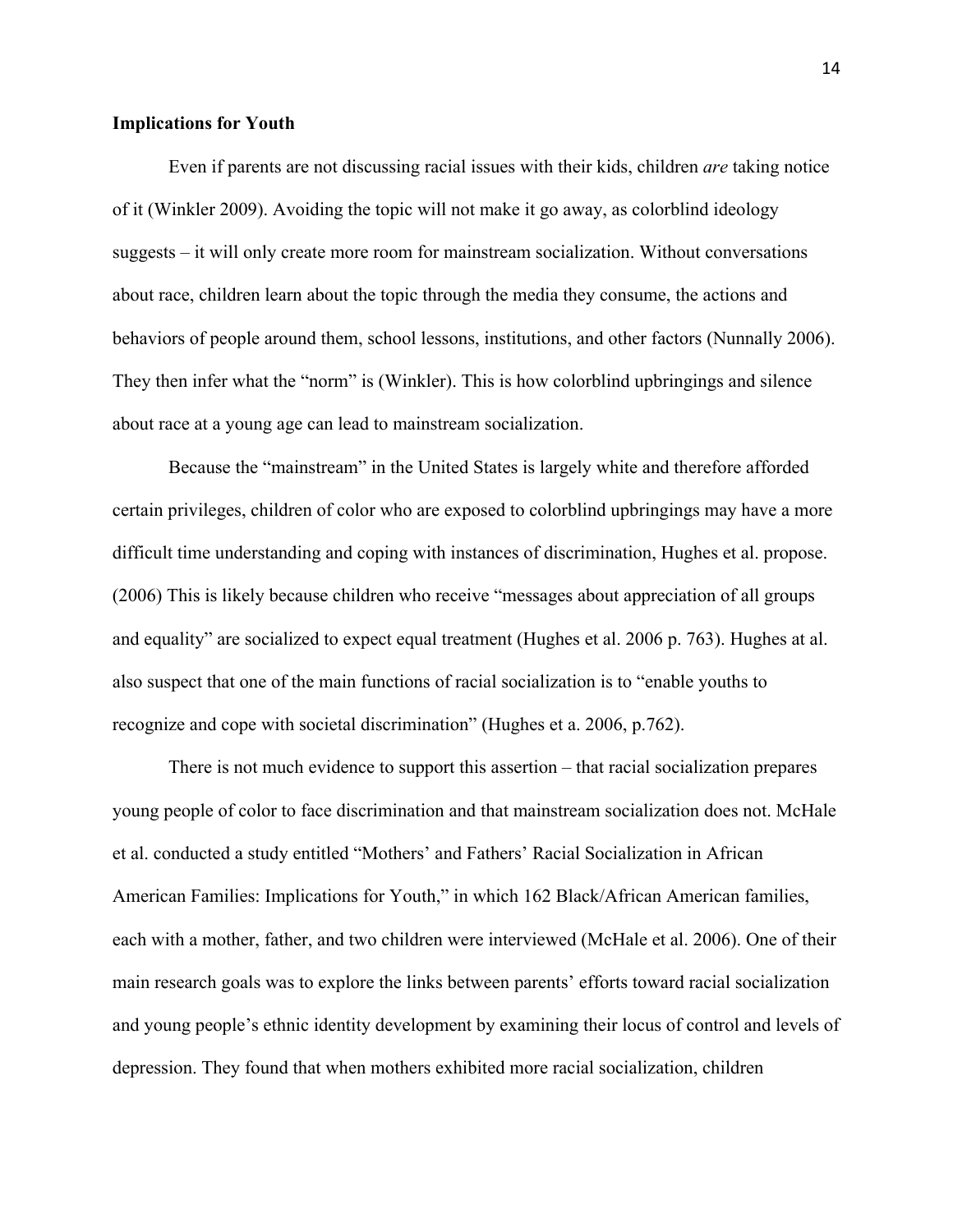experienced fewer depression symptoms (McHale et al. 2006). However, McHale et al. express that this data "only reached trend level," "does not replicate prior work," and "should be viewed with caution." (McHale 2006, p. 1397). In addition to the lack of support for this data, this research was quantitative and did not provide specific experiences of young people.

### **Conclusion**

A large amount of research regarding how children learn about race and how they are racially socialized and/or socialized by the mainstream has been conducted. However, there lacks a perspective from young people about how racial socialization, mainstream socialization, and colorblind processes have impacted them. This research will address Hughes et al.'s assertion that colorblind upbringings and mainstream socialization leave young people ill-equipped to grapple with instances of discrimination by providing and analyzing narratives of racial realization among young people.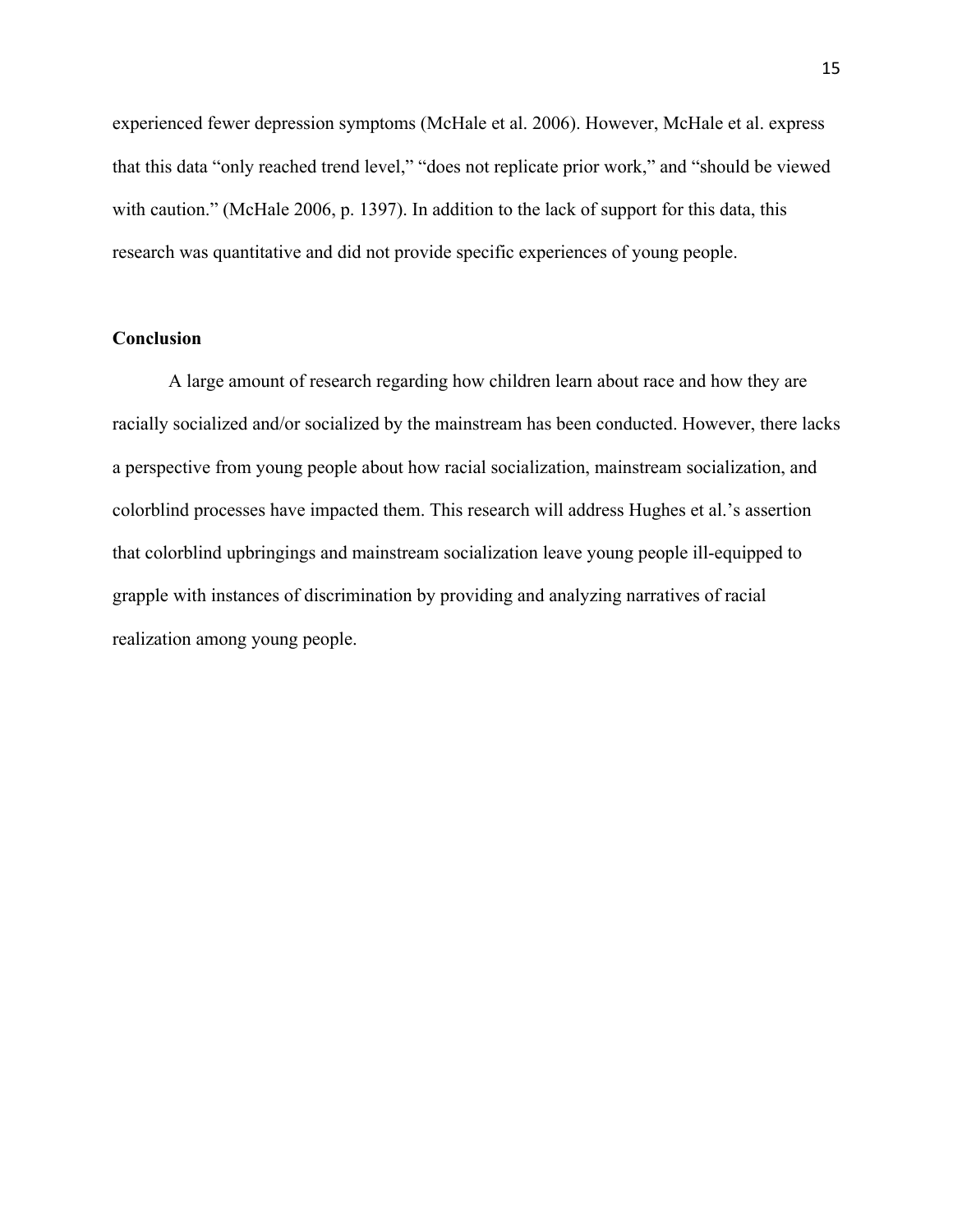## **Methods**

Data for this research was collected through one-on-one semi-structured qualitative interviews. By publicizing an informational flyer for this project throughout different offices on Boston College's campus, I gathered 9 Black participants between the ages of 18 and 22. These interviews were conducted over videoconference, and were approximately 45 minutes in length. Participants were given pseudonyms to protect their identities. Only people who identified as Black were permitted to participate in this study because the existing research lacks a perspective from young Black people on their personal experiences with racial identity formation.

Interview questions were guided by the existing literature on this topic, and more specifically, the gaps in that research (see Appendix A for interview questions). Interviews were transcribed and coded with the following codes:

- racial socialization
	- o at home
	- o at school
	- o elsewhere
- mainstream socialization
- consequence of socialization
- modification of behavior
- upbringing alternatives
	- o in education
	- o in media
	- o financial
	- o community support

I also identified three different upbringing types among participants: *colorblind*, *non-colorblind: Blackness as a restrictor*, and *non-colorblind: Blackness in celebration*. These categories will be defined in the following results section. The names, ages, race, upbringing type, and area of upbringing of participants can be found in Table 1.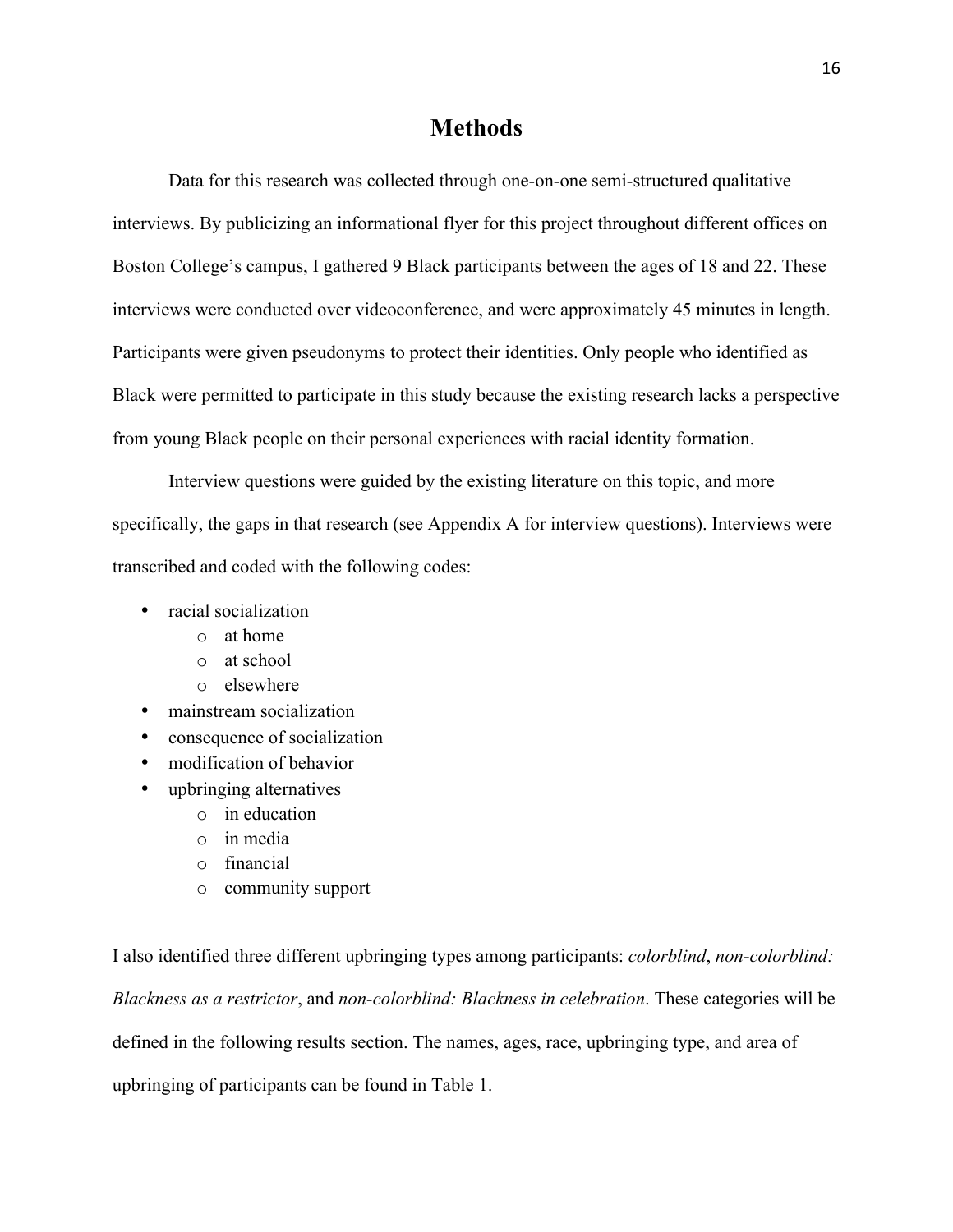## **Table 1**

| Name           | Age | Race (self-<br>described) | <b>Upbringing Type</b>                       | Area of Upbringing    |
|----------------|-----|---------------------------|----------------------------------------------|-----------------------|
| Will           | 19  | <b>Black</b>              | Colorblind                                   | Long Island, New York |
| Kim            | 18  | <b>Black</b>              | Colorblind                                   | Queens, New York      |
| Grace          | 22  | <b>Black</b>              | Colorblind                                   | Southern California   |
| <b>Tess</b>    | 21  | <b>Black</b>              | Non-Colorblind: Blackness<br>as a Restrictor | Chicago, Illinois     |
| Jayden         | 21  | Black -<br>Guyanese       | Non-Colorblind: Blackness<br>as a Restrictor | Boston, Massachusetts |
| Isaiah         | 20  | <b>Black</b>              | Non-Colorblind: Blackness<br>as a Restrictor | Chicago, Illinois     |
| Olivia         | 20  | <b>Black and</b><br>Asian | Non-Colorblind: Blackness<br>as a Restrictor | North Carolina        |
| Grace          | 20  | <b>Black</b>              | Non-Colorblind: Blackness<br>in Celebration  | Harlem, New York      |
| <b>Brendon</b> | 21  | <b>Black</b>              | Non-Colorblind: Blackness<br>in Celebration  | New Jersey            |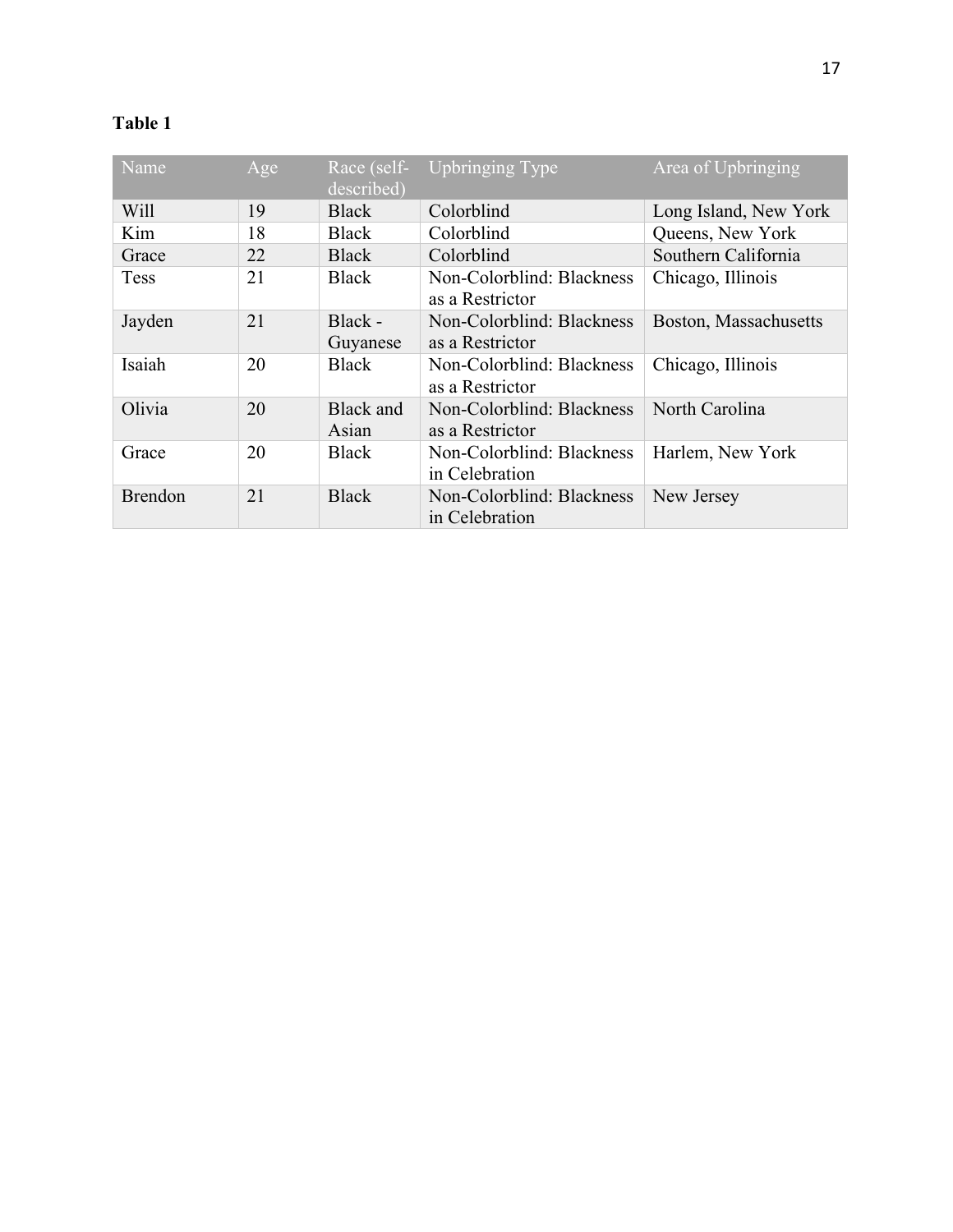## **Results**

Throughout the interviews for this study, participants were very open about their upbringings and navigation of their racial identity. In my analysis of young adults' narratives of growing up as Black Americans, I identified three different types of upbringings:

- 1) *colorblind upbringing*, in which participants expressed that they rarely discussed race in their youth, and were largely left to pick up cues from society about race;
- 2) *non-colorblind upbringing with Blackness framed as a restrictor*, in which interviewees received messages about how their Blackness may hinder them, and how they might need to modify their behavior;
- 3) *non-colorblind upbringing with Blackness framed as celebratory*, in which participants were raised to be proud of their Blackness, but were not taught much about the negative ways society views Blackness.

Here, the narratives which fall into each of these three categories will be analyzed in depth, and the ways in which they are similar and dissimilar will be examined. Additionally, participants' perspectives on how to make the navigation of racial identity more seamless for young Black people are explored.

### **Colorblind Upbringing: No Race Talk at the Kids' Table**

For this study, I identify a colorblind upbringing to be one in which young people *explicitly* receive messages that that race is unimportant in daily life, and that there are no racial divisions between people. Examples of this might include rarely, if ever, breaching the subject of race or rhetoric such as "everyone is the same." People with colorblind upbringings may, however, receive *implicit* messages from society that lead them to believe otherwise. Three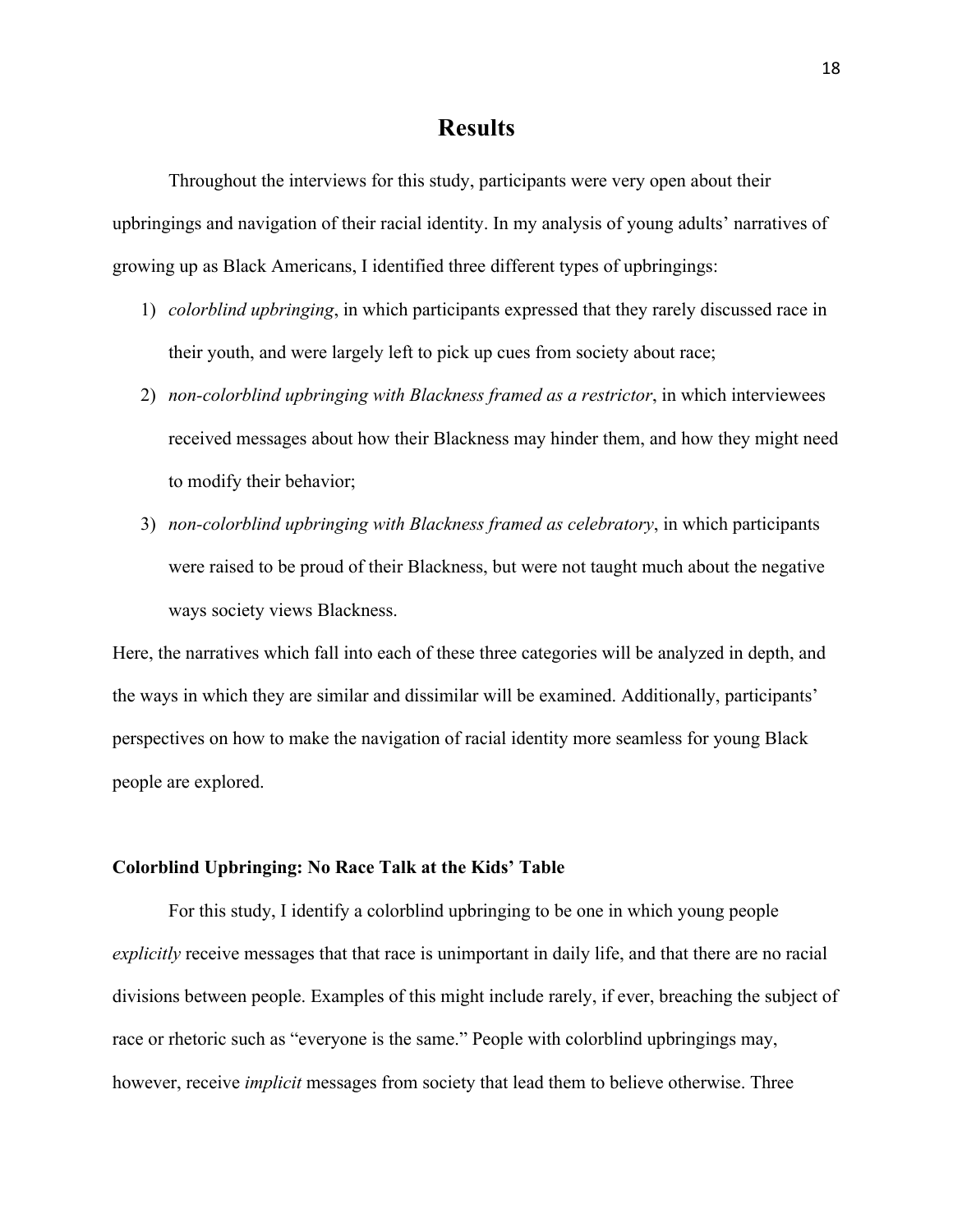participants of this study described their upbringing as almost entirely colorblind. One of those participants is Kim, an 18-year-old Black woman from Queens, New York. She said "Honestly, I don't think my family ever really talked about race, especially when I was younger. Obviously I knew we were Black, but I never really knew what that meant because we never talked about it." Another participant, Will, is a 19-year-old Black man who grew up in Long Island, New York. He lives in a predominantly white town, but attended racially diverse private elementary, middle, and high schools. Will said that "At a young age, racial issues were rarely discussed in my house. But as I've gotten older, it's become more of a common topic to talk about." In Will's classrooms, at least in his elementary school years, Black History Month, Martin Luther King Jr., and a few other prominent Black figures were briefly discussed. Will explained that he had "some sort of idea" about his race at that age (5-10), but that he did not, in any way, understand the significance of it.

In further explaining his experience with race and racism in his youth, Will says,

when I was younger, we didn't really discuss race too much, and the people I was around never really made me feel like I stood out because of my race. I think I grew up in a time where racism died down a little, at least in suburban areas. So I never really experienced racism growing up… or maybe I did and never noticed because I was young.

Will's lack of exposure to racism (or perception of such) as a young person perpetuated the colorblind perspective that was imposed upon him. He expressed feeling "out of place" in white spaces, and even says, "When I was younger, I wanted to be white." This is somewhat contradictory –how could Will want to be white if he was raised with a colorblind ideology and was never explicitly taught about the differences between white people and Black people? It can be understood that while Will never discussed race as a child, he learned about whiteness and Blackness through his experiences. At an early age, he learned that whiteness was preferred over Blackness in society all on his own. Upon reflecting on his desire to be white as a child, Will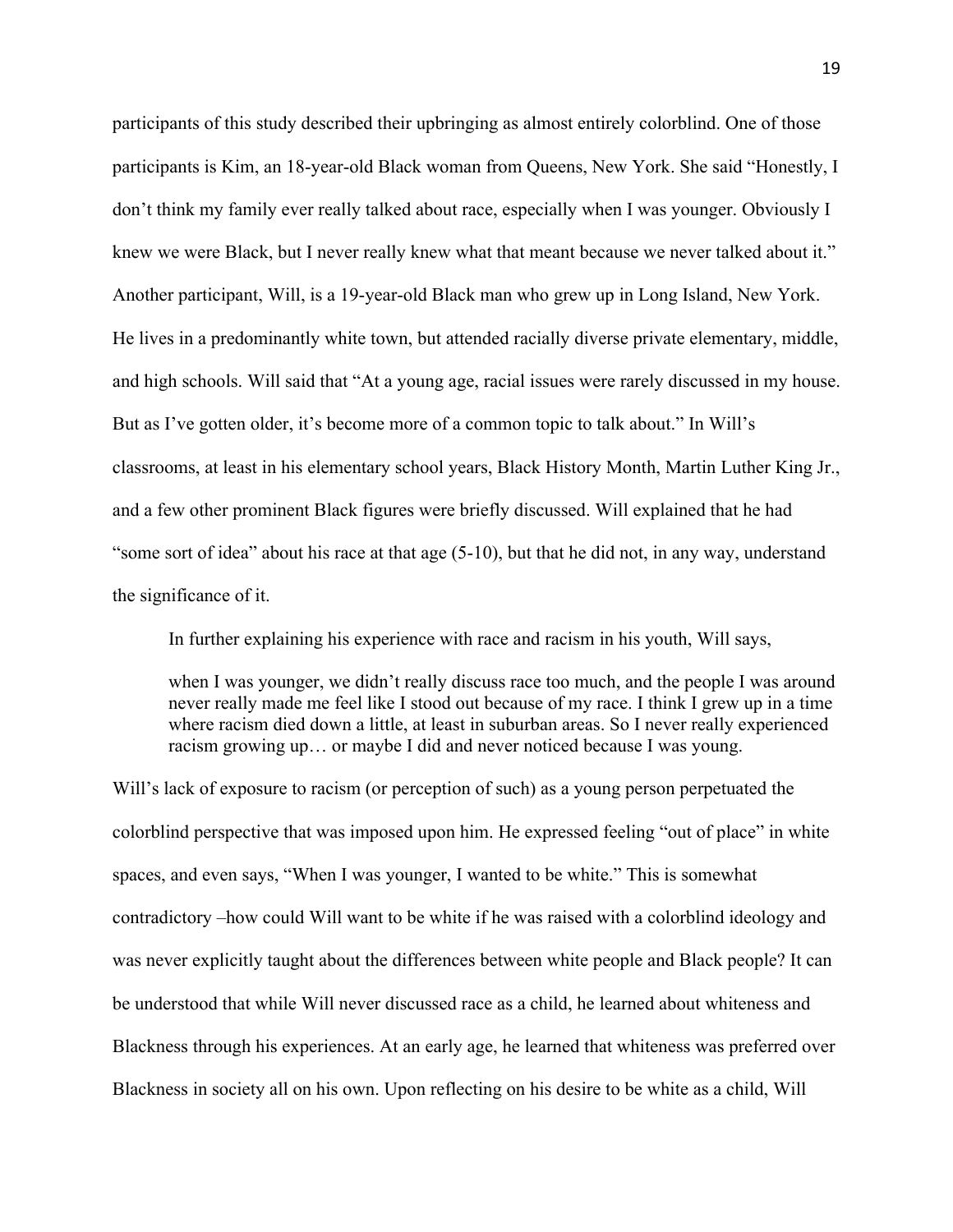attributes that "bad mindset" to two things: his colorblind upbringing and the media representation at the time. Will's lack of explicit conversations about race as a child left him to understand race all on his own, partially by receiving racist messages from the media he consumed. He explains that he barely ever saw people who looked like him on TV, and that he might have perceived whiteness to be "the norm."

Will did not fully understand the implications of his Blackness until his first explicit encounter with racism when he was 16. While at a store in the Dubai Airport, Will was followed around by a staff member there, and while checking out, the cashier asked Will all sorts of questions and insisted to check his hands and pockets. Since that encounter, Will says "When I'm in public, I understand how I'm generally viewed. For many people, they just assume that I'm dangerous in some way. So I try to show people that I'm not… I try to disprove their beliefs – do things that they don't really expect of me." He provides examples of making sure his pants are not sagging, not wearing hoods, and smiling at strangers, especially in new spaces and/or white spaces. Will went on to express his frustration with modifying his behavior for others' sake: "It shouldn't be my responsibility to behave a certain way. Because at the end of the day, it's them that have that bias, not me… But, you know, I still have that responsibility, just because it protects me."

Will explained that as he got older, he had to work on himself and unlearn many misconceptions he held about Blackness in saying,

I guess I reached my age of reason or whatever, and I began to really think for myself. And I realized I don't want to be anything else than what I am. But that took a lot of selfeducation… learning about what Black people have done for the world.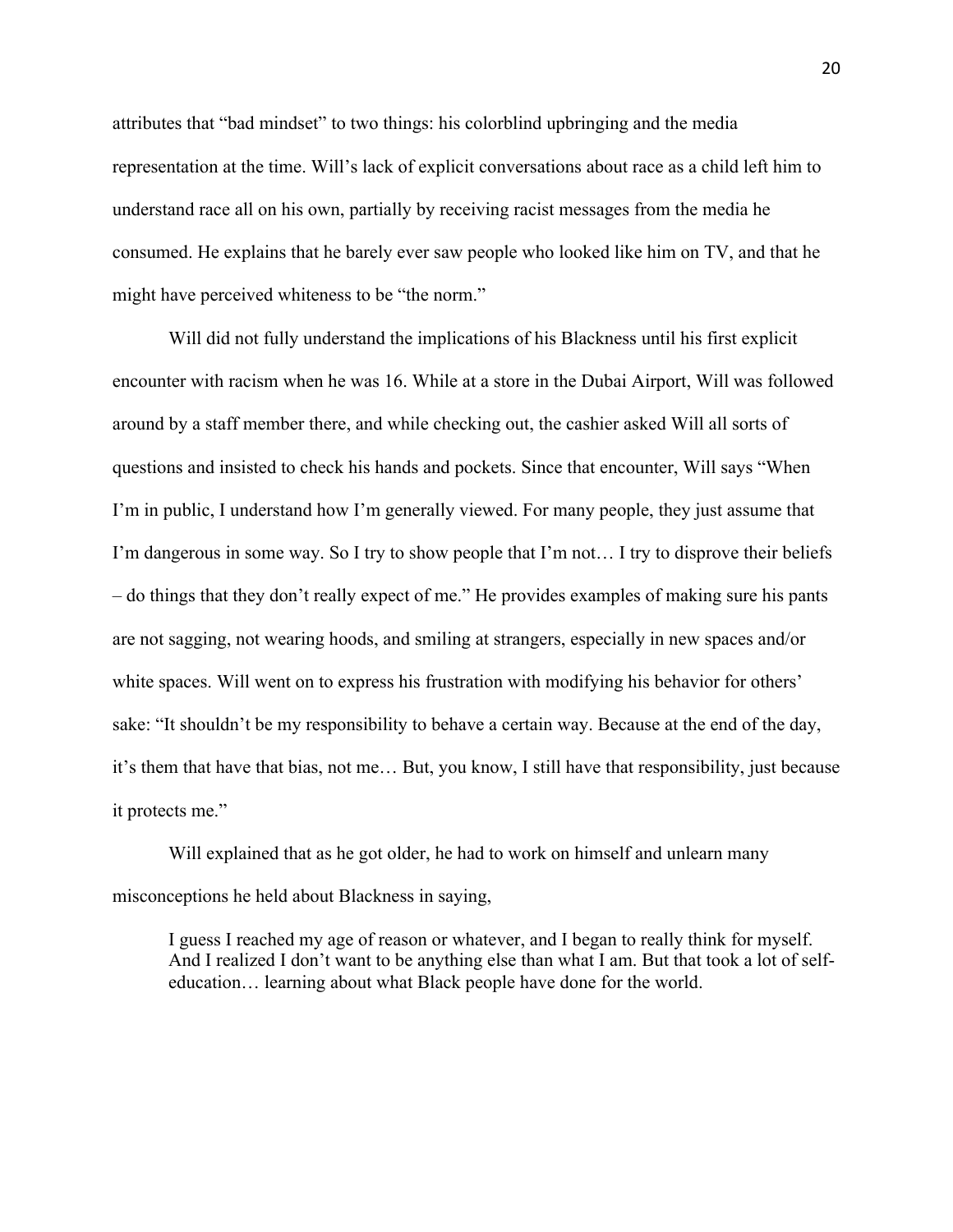When asked whether or not he thought it should be his responsibility to dispel what he had learned from society and educate himself on "what Black people have done for the world," Will said,

I mean, it's not my responsibility, but at the same time, I didn't mind having to do that. It would have been nice if I never had that thought in my head [wishing to be white] when I was younger, though, and I think having discussions about race earlier on would have changed my perspective and helped me understand race and myself earlier.

Another participant, Mia, is a 21-year-old Black woman who grew up in Southern California. Her parents employed a colorblind approach with her. In Mia's words, "My parents tried to raise me in a bubble of colorblindness. They said things like 'what matters is the content of your character, you don't see race, you see the people.'" However, simultaneously,

They were also very clear on the racial injustice that they faced in their daily lives and so that was a discussion at the table, but it never was in relation to me. It was always like, 'This how your mom is impacted or this is how your dad is impacted or how your sister's impacted' but it was never about me.

This presents an interesting duality. Mia's family seemingly held the belief that kids are not affected by race and racism, especially because Mia's sister was 17 at the time. However, throughout the rest of Mia's narrative, it can be observed that this was not the case, as she encountered racism in multiple forms as a young Black person.

At eight years old, Mia switched from a school in a predominantly Black area to a predominantly white school. There, she ran into "issues with teachers" for the first time. Mia explains that she would always be the "Example of what *not* to do in the classroom. My teacher would say 'Oh Mia did this problem wrong. Let's not be like Mia.'" Mia's mother would come to the school to speak with her teachers often. At first, Mia didn't understand why her mom always had to come to school; she wondered "Why was nobody else's parents in the school?" She began to understand while in conversation with her mother and a teacher, when her mother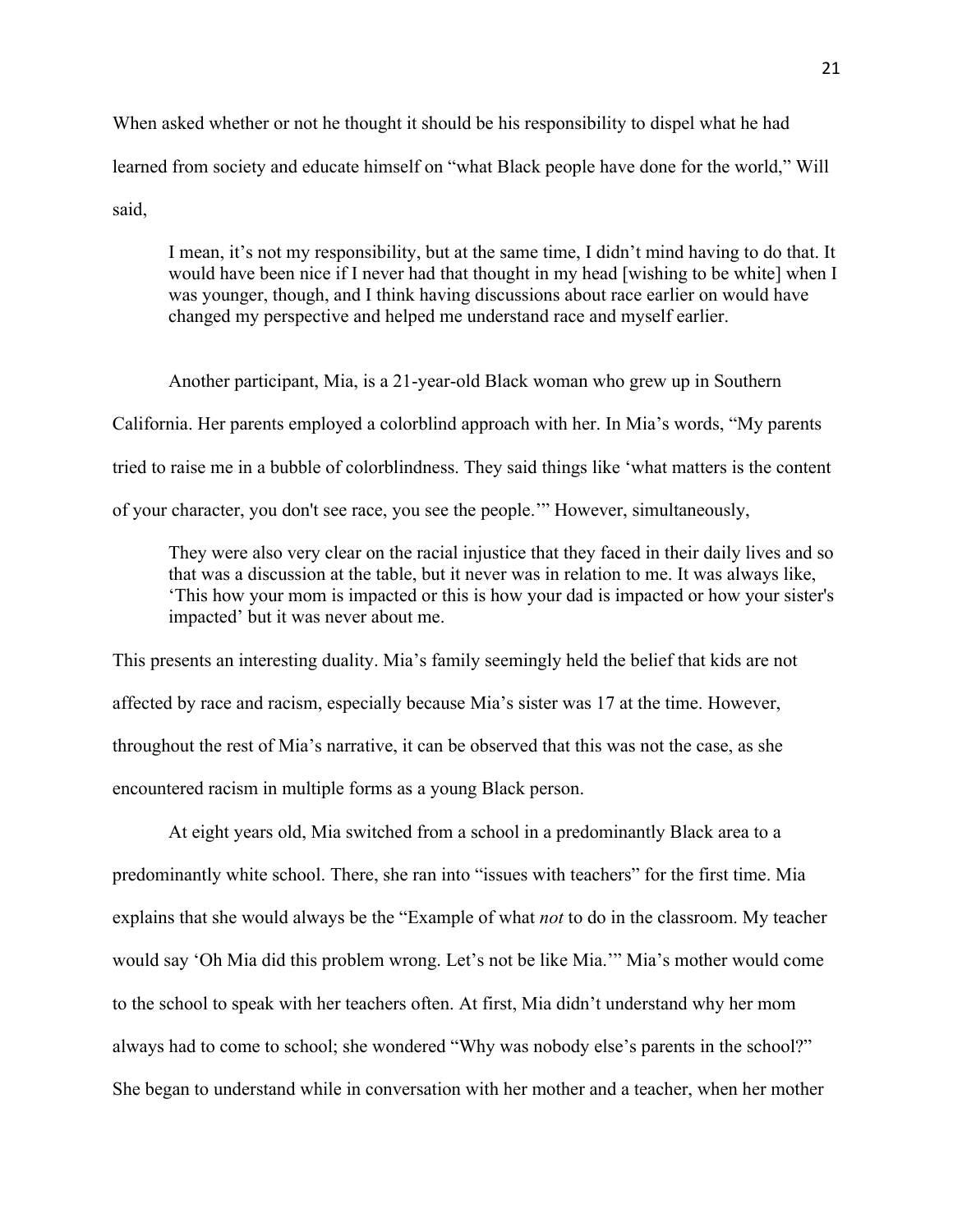said something along the lines of "You're not going to pick on Mia just because she's the only Black kid in the class."

At that same "all-white" school, Mia became more aware of her race while at a swim meet in sixth grade. She explains, "I was a swimmer. A competitive swimmer on an all-white team. And in the sport of swimming, you don't really see Black people at all. And so I realized at a young age that I was different." For Mia, these realizations occurred not because of the way she saw herself and her family, who were the only Black people at the swim meet, but because of the way the white people around her saw them. She details the exact moment when she realized that people not only saw her differently, but differently in a negative way:

I'll never forget this very distinct moment. I was getting ready for my competition, and there was a family with a mom, dad, brother, and sister, and I was racing the sister. And they all looked at me, and the mom said 'Beat her. There's no way that this Black girl should beat you.'

This experience was extremely hurtful for Mia, and she began to understand that people do not simply look at her and see her character, as her parents taught her, they look at her and see a Black person. And some people might judge her or disrespect her for her Blackness alone. Upon reflecting on this incident, Mia says,

Before that, I went into everything with an open mind. I was very carefree and open about who I was. And I think after that moment, I became very insecure in my Blackness. I did a lot of things to try to minimize my Blackness… So yeah, I can't change my skin color, but I can act in ways that aren't stereotypically Black. After that moment, I wanted to fit in one hundred percent, like trying to figure out how I could have the straightest hair possible and still get it wet in the pool. And before, that was never a problem I was concerned with.

Mia had to work hard to unlearn the "oppressive thoughts [she] had against [her] own

community." She emphasized the importance of forming friendships with Black people and

educating herself about systemic racism.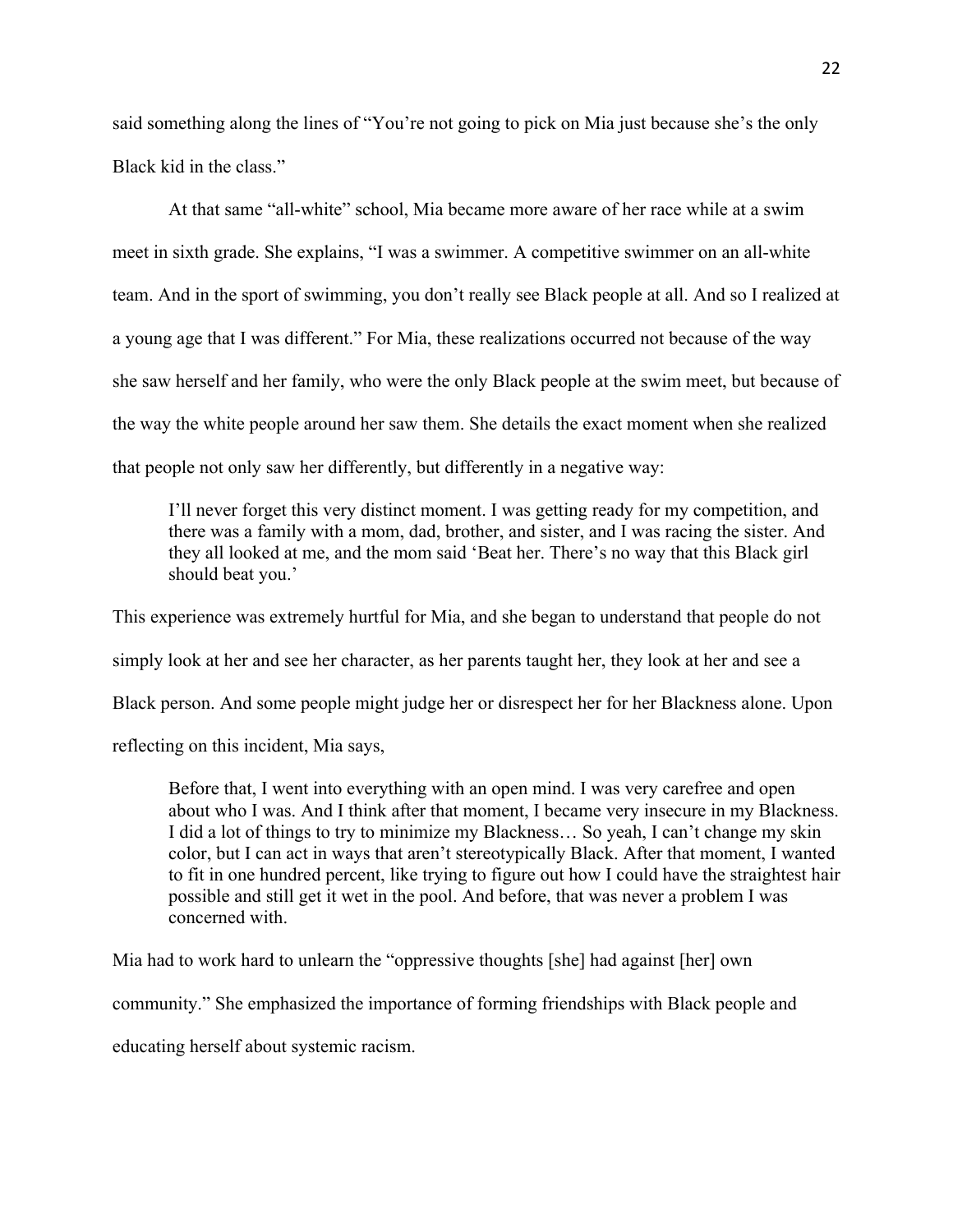Both Will and Mia modified their behavior, or in Mia's words, "dialed back [their] Blackness" because they encountered situations and social cues to do so. They were also faced with incidents of racism which contradicted their colorblind upbringing, leaving them to reconcile their understanding of Blackness and racism on their own.

### **Non-Colorblind Upbringing: Blackness as a Restrictor**

Four participants of this study described their upbringing as not colorblind – they discussed race in their youth, usually in a negative or restrictive manner. The first of these participants is Tess, a 22-year-old Black woman who grew up in Chicago. In discussing the ways in which her family approached the topic of race when she was younger, Tess said,

They mentioned race, or said certain things to me. But it was in an attempt to protect me and keep me safe. Like if I'm maneuvering in a public space or something, or if I'm going someplace alone, they would give me warning or tell me to be aware of certain things.

When asked to elaborate on what those conversations were about, Tess explained that her parents would tell her to be aware of how others might perceive her because she is Black – to carry herself a certain way so as not to validate the stereotypes people hold about Black people. As a result of these early conversations about race, Tess was aware that she was different from the white majority. Jayden, another participant, expressed similar experiences when discussing race with his family when he was young:

We talked about race, but it wasn't direct. It was like, you assume that type of thing... My mom and dad always told me to stay away from law enforcement and told me what to do if I got stopped by them, but I didn't understand why for awhile. It was never like, 'you should know that cops are racist.'

While Jayden believes conversations like this weren't "direct," they were undoubtedly more direct than the conversations participants with colorblind upbringings had about race – or rather,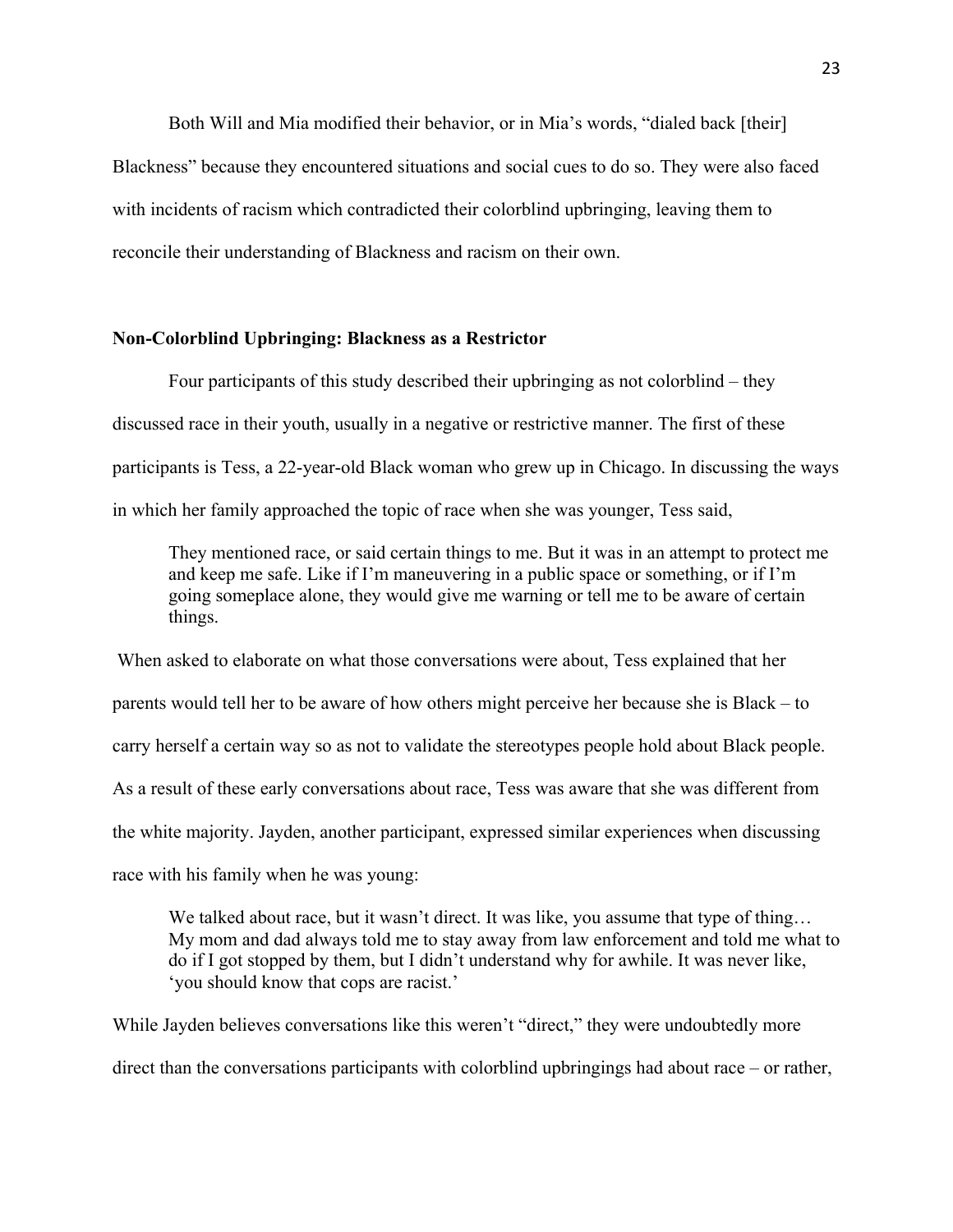the lack thereof. In both Tess and Jayden's case, discussions about race were about modifying their behavior on account of their Blackness and how they might be perceived – not about the biased people and systems that discriminate against them. It can be observed that the participants who defined their upbringings as colorblind – Will and Mia – modified their behavior because they received social cues to do so, while the participants here, Tess and Jayden, did so because they were explicitly told to. In both cases, responsibility is placed on young Black people to disprove stereotypes and biases, and not with perpetuators of those stereotypes and biases.

When Tess entered the sixth grade, she moved from a public, predominantly Black school to a private, predominantly white one. There, she developed a better understanding of what it meant to be Black. She details a specific experience in saying, "I was the only Black kid in that school. So it felt very different. One time, in class, a kid turned to me and said 'You don't belong here.'" Tess had already felt out of place in this new school, and this prejudiced incident with a classmate of hers only exacerbated that feeling. Tess remembers wanting to talk with her teacher about what happened, but ultimately did not do so because all the teachers were white and she feared they would be prejudiced as well.

Tess explained that in an effort to overcome feelings of "imposter syndrome," "I didn't allow myself to be easily influenced or dismiss that [Black] part of myself. I became more aware of who I was and more proud and unapologetic about it." This was difficult for Tess because she lost friends in the process, but it was worth it for her. In her words, "There are a lot of uncomfortable situations and conversations, and maybe you're left alone. Maybe there are some people who you can't trust, but I was willing to give that up in order to keep my dignity and my identity as a black woman in that space."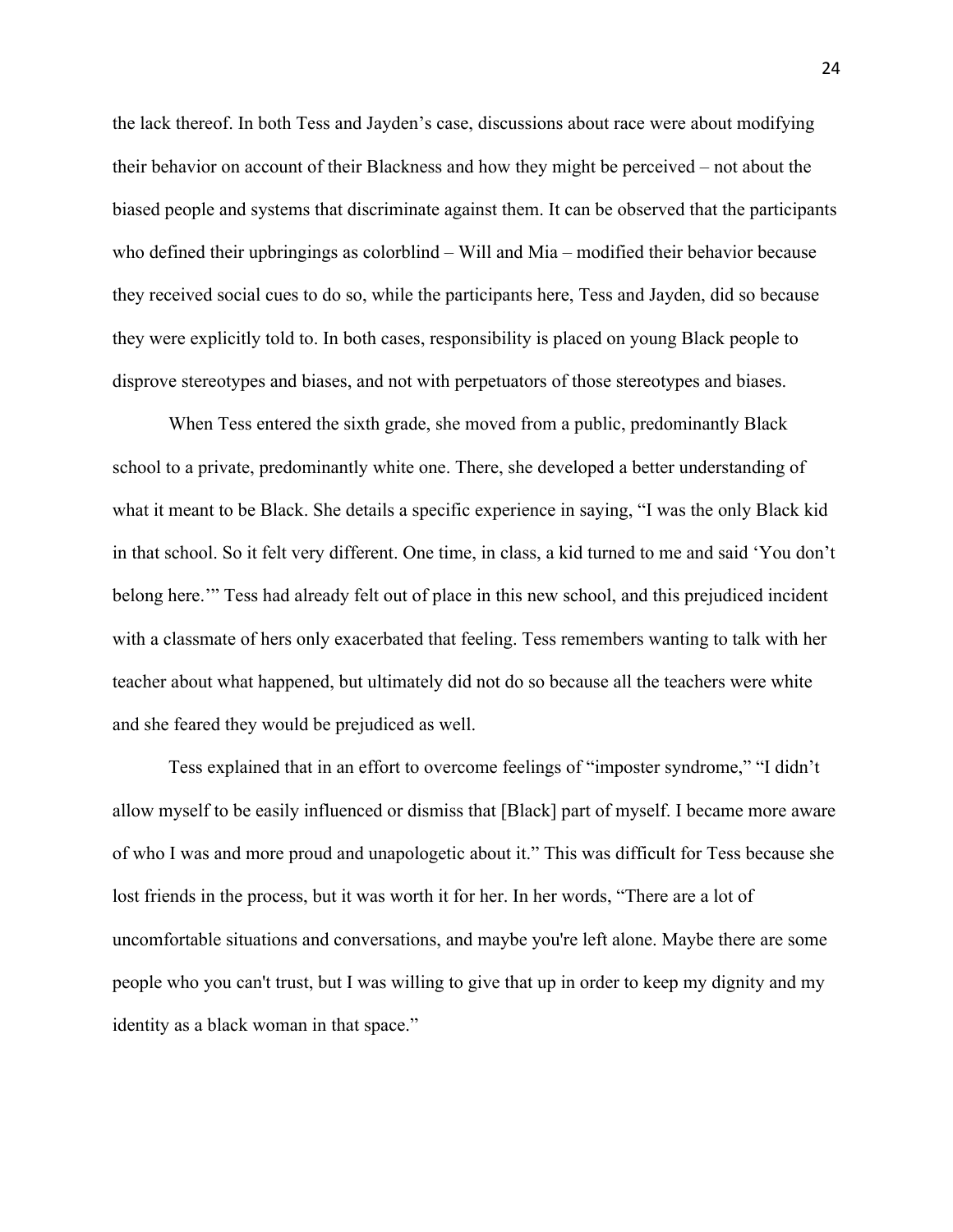Isaiah also grew up in Chicago. He is a 20-year-old Black man who did not define his upbringing as colorblind. Isaiah explained that he was surrounded by Black people in his youth, and adults rarely ever shied away from discussing race and racial issues with him when he was a child. In his words, "The Black people in my life - which was who I really associated with as a child - talked a lot about the Black experience and issues that were facing the Black community." However, Isaiah went on to say, "It was always in a negative sense… it was always in a limiting aspect and about what we couldn't do. It was focused on the circumstances and experiences and challenges we were faced with as Black people." He expressed frustration about this – Isaiah found it disheartening that he had to teach himself about the stories of successful Black people and about the joys of Blackness. In his understanding, hearing about the ways in which Black people are limited "Plants a seed in your mind. And every time you hear how you're limited, it waters that seed and then grows and grows and grows, until the point where you really think you're limited." Isaiah believes he reached this point during his second year of undergraduate study at Boston College. At that point in time, he began doubting himself and feeling less capable than his white peers. These sentiments began shortly after several incidents of microaggressions, as Isaiah calls them, at Boston College. One of such incidents involved a professor assuming that Isaiah attended a nearby community college, despite the fact that he was wearing Boston College attire and was in a Boston College classroom. The same professor assumed that Isaiah was an "athlete on financial aid." Another encounter involved a Chemistry professor, who urged Isaiah to drop the course within the first week of classes, despite the fact that he had no grades to reflect his abilities as a student at that time. These incidents watered that seed in his mind – that he was limited in some way because he is Black. Isaiah clarified that there are, undoubtedly, limitations placed on Black people in regard to social and socio-economic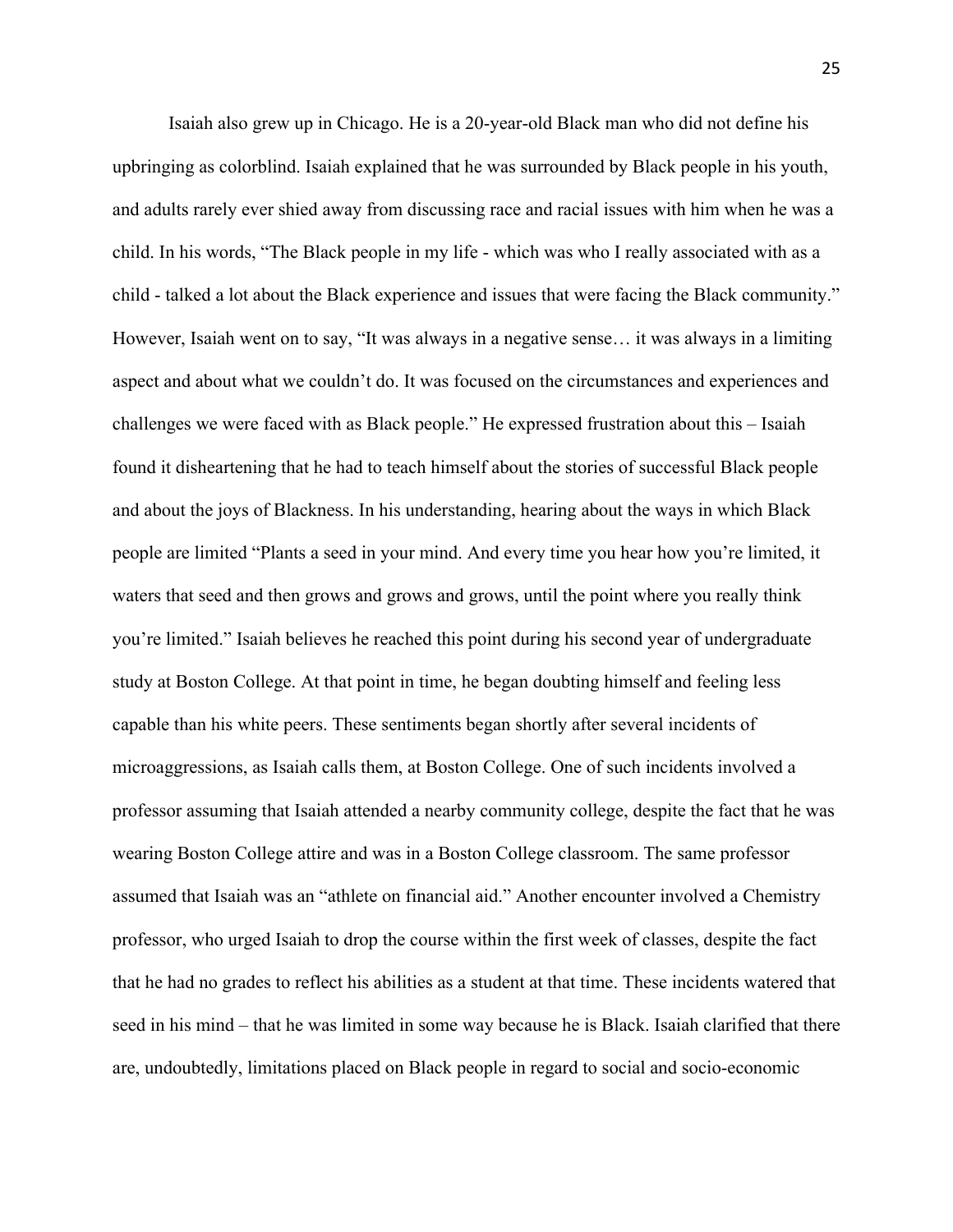mobility as a result of structural racism. However, Isaiah feels as though the ways in which race was presented to him, as well as the encounters with microaggressions he faced in college, led him to believe that he was also limited in his capabilities, which he now knows is not the case. He explains,

The label most people put on you, on me, subconsciously made me conclude things about myself and what I couldn't do, or what society wouldn't allow me to do. And it had negative impacts on my identity because I felt like I was limited, like there was a glass ceiling for me and I couldn't go so high. But in developing my own identity… I had to learn a lot. It took years and years and years of rejecting what people consider Black people to be and focus on what I wanted to be.

Isaiah worked to "get rid of the ideas that other people planted" in his head. He educated himself about people such as Madam CJ Walker who "proved that it was possible" for Black people to be financially successful. Isaiah wished that he had been taught about such people in his childhood, because then, maybe that seed in his mind would not have grown so much.

### **Non-Colorblind: Blackness in Celebration**

Two participants in this study expressed that their childhoods were not colorblind, and that conversations about race in their youth were grounded in celebration of Blackness. The first is Grace, a 20-year-old Black woman who grew up in Harlem, New York. Grace regularly discussed race and Blackness with her parents when she was young. Not only that, but her parents raised her to celebrate her Blackness. During our virtual interview, she spoke of the Black Barbies sitting in her childhood bedroom, and recalls the children's books about braiding hair in cornrows that her mom used to read to her as a child. Grace also learned a lot about race at her predominantly Black church which she attended every Sunday as a child. A large portion of that community consisted of "older people who went through Black migration and grew up in Jim Crow or marched in the Civil Rights Movement." Grace explained that she was surrounded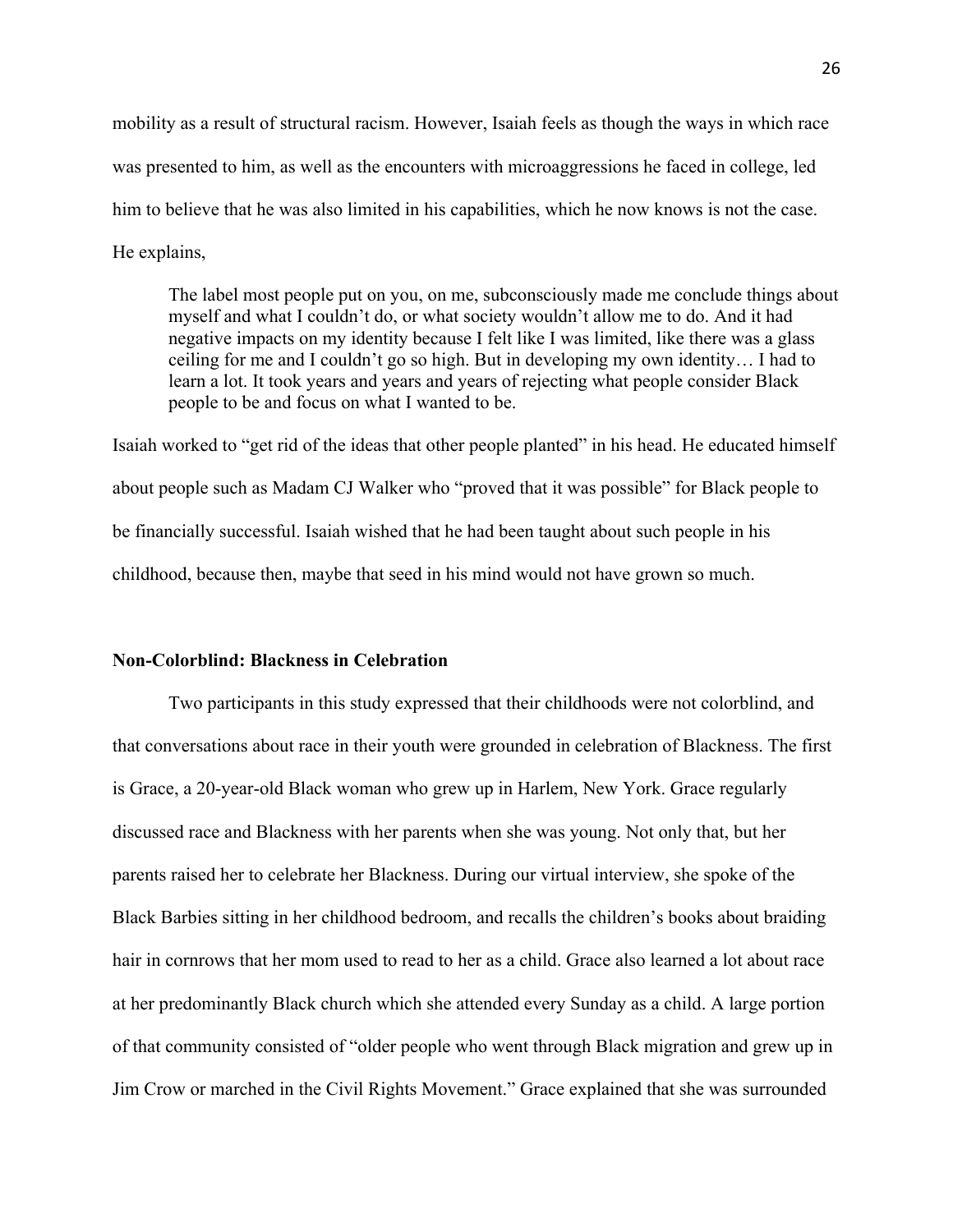by people who "went through trauma and were trying to make sure that I didn't have to live through that trauma too." While Grace is grateful for the support she found in her church community, she reflects on the colorism and "internalized anti-Blackness" that community carried. Her parents told her stories of church members looking at the inside of her ear when she was in infant, in an attempt to see whether Grace would grow up to be light-skinned or darkskinned. Grace says, "They would say 'Oh, she's gonna be beautiful.' Like, I wasn't gonna be that dark so therefore I would be beautiful." As Grace reflects on this attitude towards lighter skin, she says "It's honestly disturbing, and contradictory to the sense of empowered Blackness that they wanted me to grow up with."

Overall, Grace learned from her parents that "Black is good; there's nothing to be ashamed of." She went on to say "I was constantly reminded of my race but I was never really told about the systemic things – I always just looked at my Blackness as a strength." To exemplify that in her youth, Grace celebrated her Blackness, but did not fully understand how her Blackness fit into the bigger picture, socially and systemically, she says, "I was constantly aware that many of my friends looked different than me, but I didn't realize the classism or racism or gender dynamics involved. I didn't think it meant anything." To further exemplify this lack of understanding of structural racism, Grace discussed the conversations she had about race and ethnicity at her predominantly Black middle school. She explains,

Whenever topics about race came up, it was usually about respectability politics. Like since you're Black, don't do drugs, don't be rude to police, and respect your authority figures. But they never explained the systemic side of it, or try to explain why. They sometimes made it sound like 'You are the problem, because you're Black,' instead of saying 'This is a repercussion of our society,' and us kids are not the problem.

This sentiment is similar to other participants – Will, Mia, Tess, and Jayden - in that responsibility was placed on young Black people to modify their behavior, perhaps because the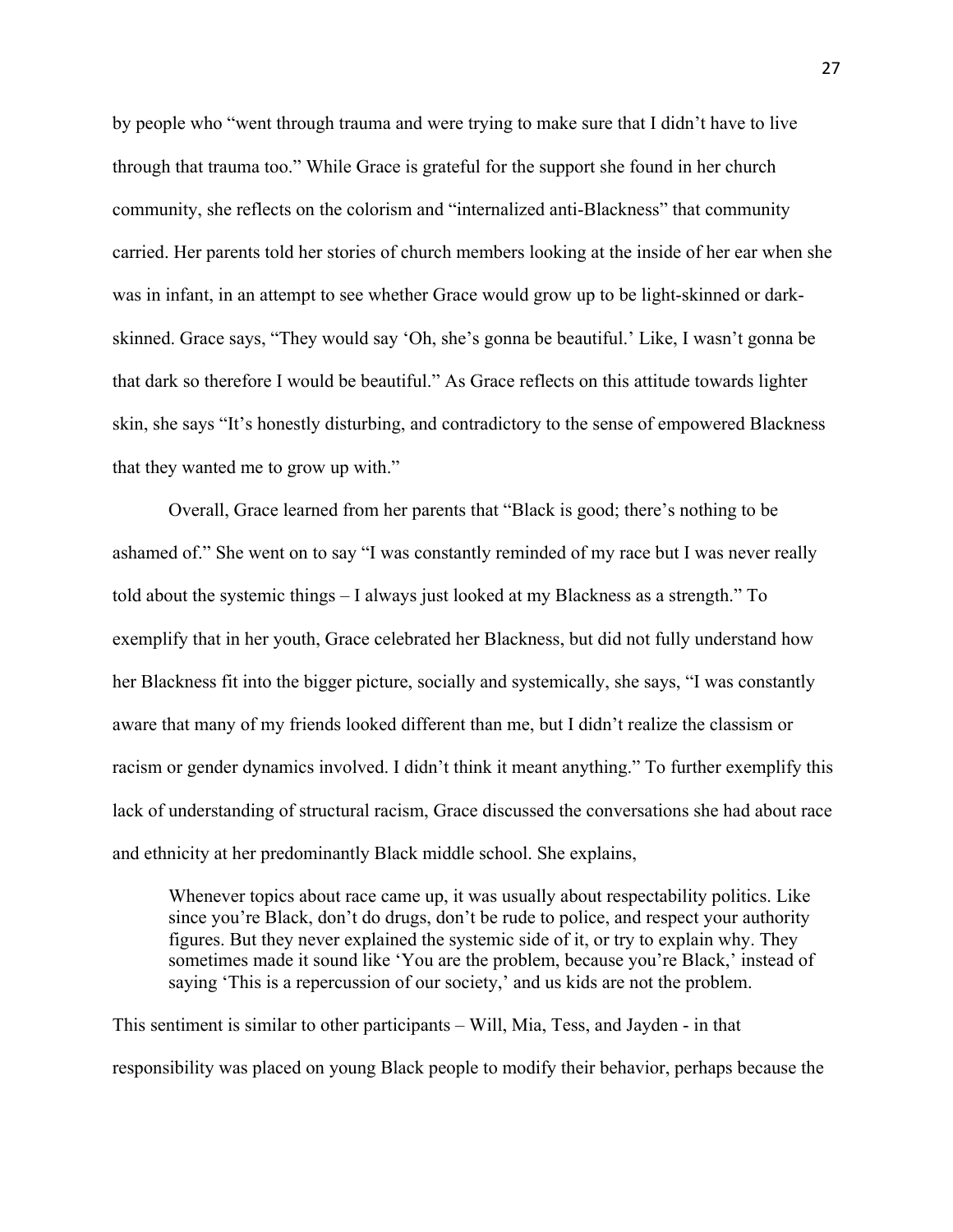adults in their lives did not believe them to be old enough or mature enough to understand systemic racism. The issue with this approach is that while those adults may think that they are protecting young Black people, they may indirectly lead children to believe that they are the problem, not the flawed society they are in.

As Grace began to enter white spaces more regularly in college, she began to understand that "There are people who think I shouldn't be proud of my Blackness." She explains further, "I am a very independent person and I always had my own voice - I think mostly because I grew up in very empowered spaces. But when I came to college, people were afraid of how strong in myself I was." This perception of Grace is likely a result of her intersecting identity – a Black woman. While Grace did not go into depth about how her gender plays a role in her perceptions of race when we spoke, she did discuss how attending an all-girls school improved her confidence. Entering a co-ed, predominantly white college made Grace question her strength as a Black woman.

Grace believes that she "regressed" in her racial identity formation as she spent more time in white spaces. She became more aware of the fact that even though she was raised to celebrate her Blackness, the environment she was in did not celebrate Blackness. Further, her departure from an all-girls' school and into a co-ed institution made her feel more insecure. In her words,

I think my understanding of race has sort of changed over time. I obviously have become a little more insecure because I'm more aware of other people's awareness of me now. And I'm aware that there are people who don't want me in certain spaces, when before I literally didn't care because I didn't know.

Brendon, another participant, is a 21-year-old Black man who grew up in New Jersey. He attended predominantly white schools between kindergarten and his second year of high school. For his junior and senior years of high school, he went to schools that consisted of mostly Black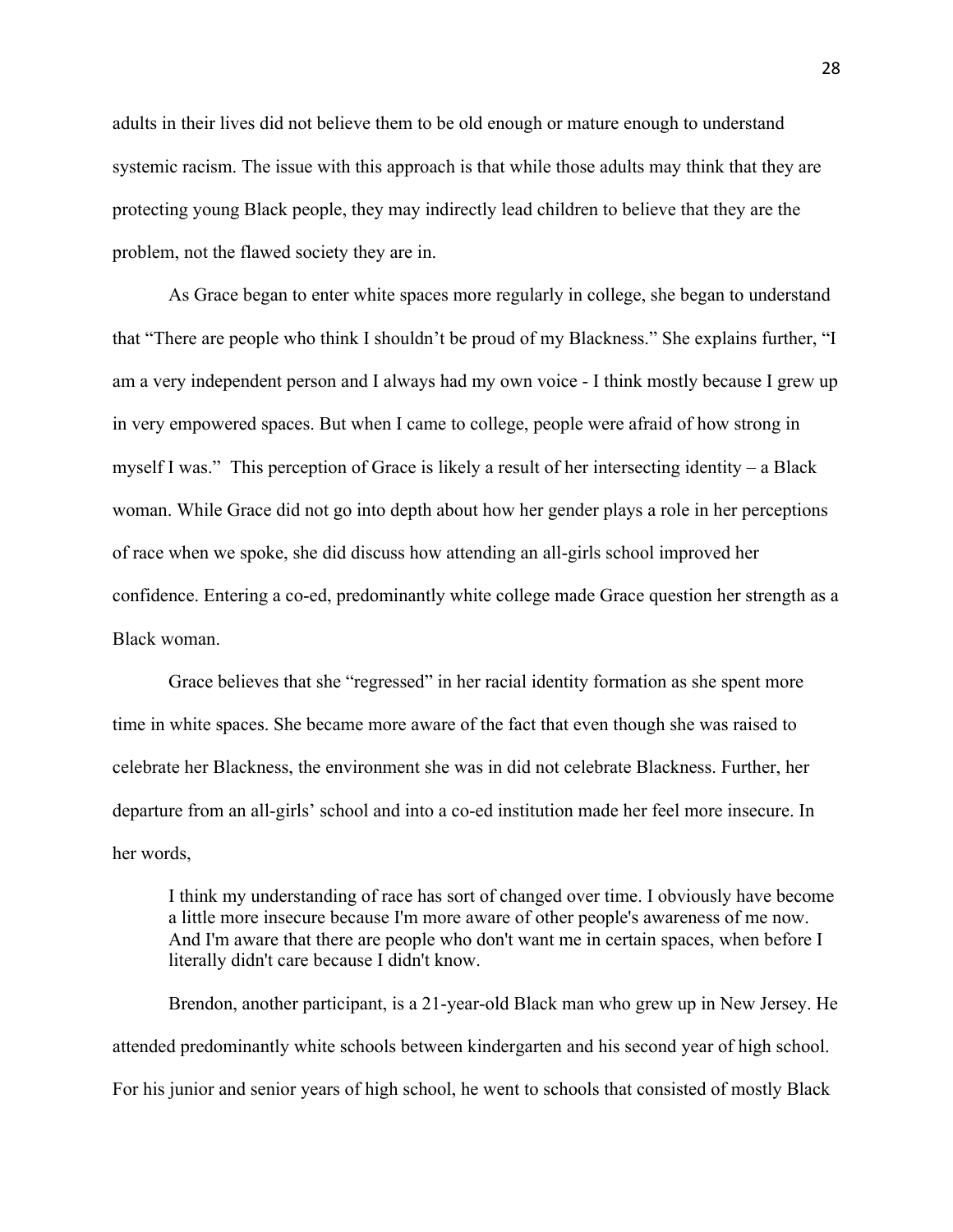students and students of color. He details the experience of walking up to a new, predominantly white school for the first time when he was entering fifth grade and his sister was entering fourth:

We walked up to our school, and it was a sea of white kids and they parted as we walked through, as if they had never seen Black kids before. And that was sort of my existence on a day to day basis… race and identity was something that I was constantly reminded of, because of the fact that I have dark skin and I'm very different than a lot of people around me, just phenotypically speaking, but also, it was something that I clung to as a person as sort of, at times, the essence of empowerment to be proud of some things. It wasn't something that was used against me to be detrimental.

Here, it can be observed that Brendon was aware of his race and how he was different from his

peers, but he did not perceive of any negative connotation regarding his Blackness.

Brendon's family often discussed race and racial issues, even when he and his siblings

were young. He explains that his parents

Sat us down we watched Roots together. I remember being a young kid and, they kept us home from school so we could watch Obama's inauguration. So we had a lot of different moments throughout my childhood even once I got older to sort of really break down the idea that we are Black and that does make us different but that's not bad.

In his youth, Brendon was confident in his Blackness, and he was "accustomed to being

reminded [he] was Black, but [his] understanding of it was not concrete" until he encountered a

difficult experience with his younger sister. He details the memory, "I remember dropping her

off at school one day with my mom. I think she was going into pre-k. She came back to us after

we dropped her off, and she said 'Mom, Brendon, why are the kids being mean to me because

I'm brown?'" Brendon explains,

I had never been in a position where I had to explain [race and racism]. Having that conversation forced me to reconcile the idea that I am Black and this is something that makes me different, and some people might not like that. And I have to be aware of that fact. And this was when I was in middle school. Before then, I knew I was Black, but it had no real meaning to me. It was just another identifier, like brown hair or curly hair or wearing a blue shirt. It wasn't real to me until I had that experience with my younger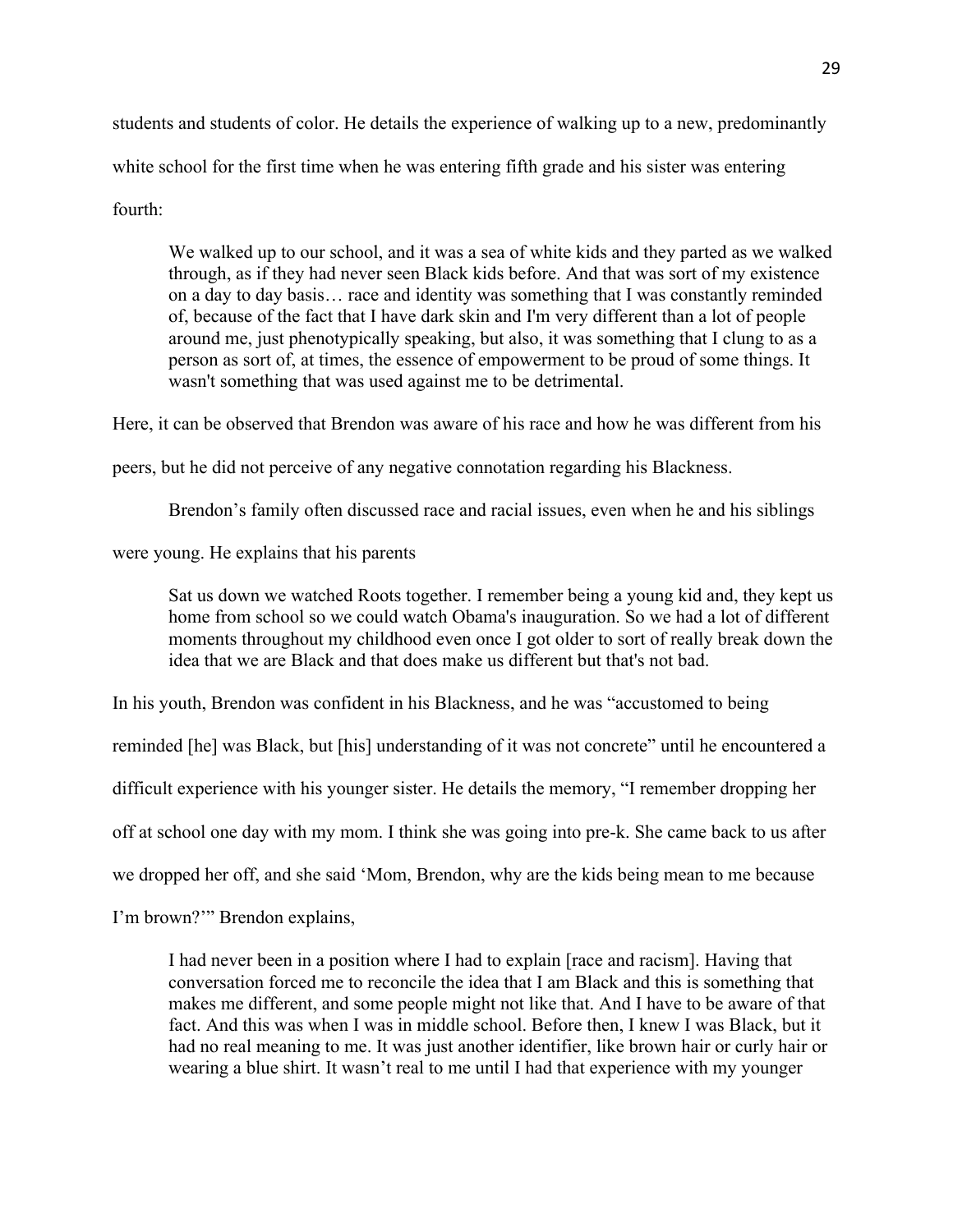sister and I had to explain race to her and that people might be mean to her because of her race, but that being brown is not a bad thing.

Brendon, like many other participants, encountered experiences with racism at a young age which made him understand race and his own Blackness differently than he previously had. Brendon's was the only case of participants who was not encouraged to modify his behavior due to his Blackness, from what he shared in the interview.

### **Summary**

The three different types of upbringing experiences examined here are each distinct in their own ways. Colorblind upbringings left the participants of this study to pick up cues about race indirectly from their environment, and may have been less prepared for encounters of racism because they expected equal treatment. Non-colorblind upbringings with Blackness framed as a restrictor resulted in a lack of understanding about systemic racism and those participants were led to believe that their Blackness was an issue, not the society within which they lived and how it discriminates against Black people. They may have been more prepared for encounters of racism because they did not expect equal treatment. Non-Colorblind upbringings with Blackness framed as celebratory also did not provide participants with an understanding of systemic racism, and they may have been less prepared for encounters of racism because they expected equal treatment.

None of these upbringing types focuses on the ways in which society and institutions are built to disadvantage Black people. Further, multiple participants, regardless of the way in which they were raised in regards to racial socialization, modified their behavior because of messages they received about race. Overall, each participant except for Brendon and Grace (who had non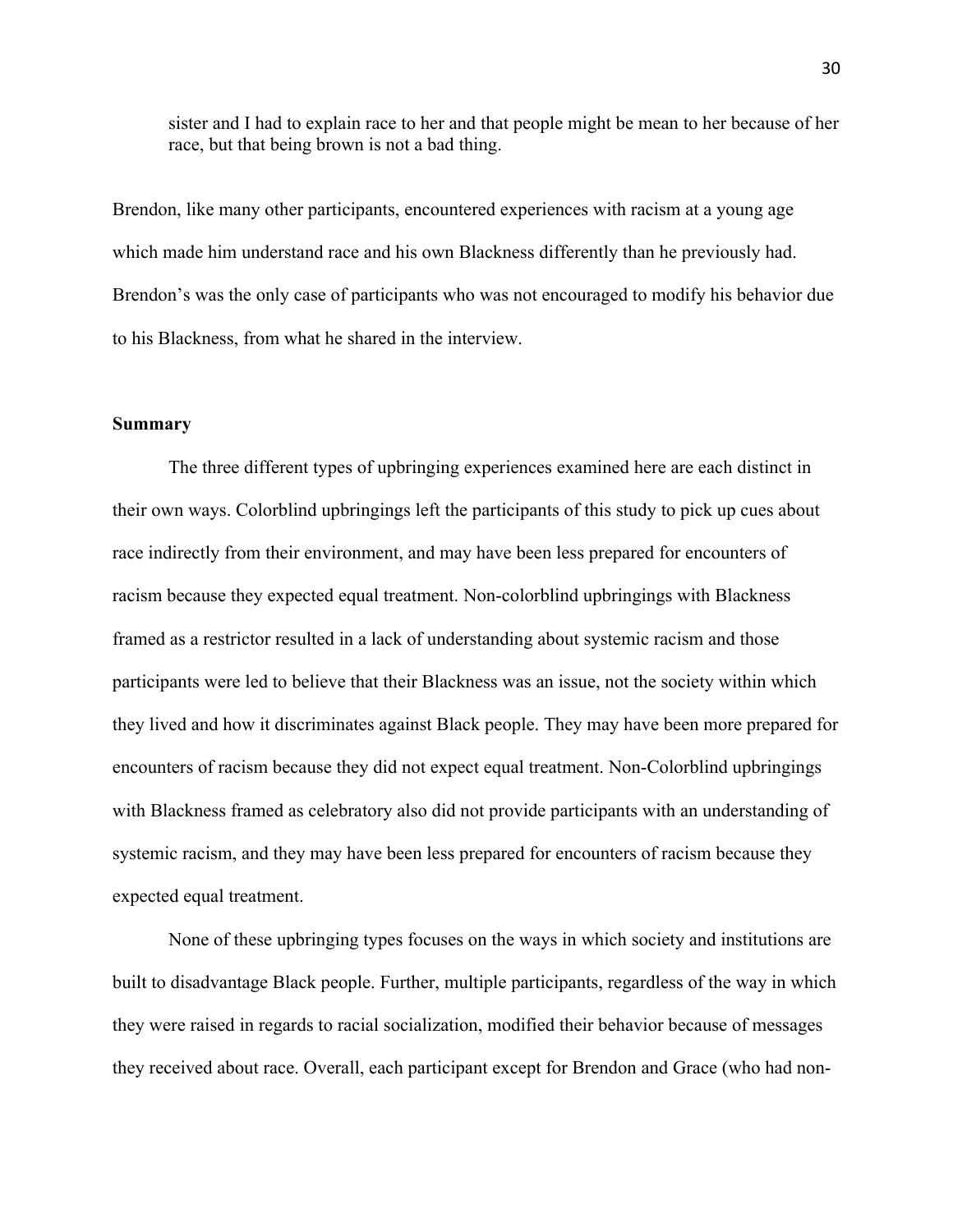colorblind upbringings with Blackness framed as celebratory) voiced complaints about the ways in which they were racially socialized.

### **Moving Forward – Participant Perspectives**

When asked about ways in which the Black racial identity formation process could be

less harmful in the future, participants responded within four main topics – education,

media/representation, overcoming financial barriers, and early conversations about race within

supportive communities.

Regarding the need for a change in education, one participant, Olivia, stated:

I think the narrative of how black history is taught needs to change. Like, it really needs to change. Because, like say when a school system does a pretty good job of telling Black history in America it's always from a sad point of view, like it's always about slavery, and it's always about having to fight for rights and it's always about police brutality, you know, and it's like, yeah those things are very real. But why can't we ever see really nice stories of Black Americans and why can't we ever learn about their culture and what they believed in, you know what I'm saying?

Olivia also called for more of an integration of Black history. She says "It can't be out of pocket

either – like the subsection of chapter four of a History book is about Black people."

In addressing the media and representation of Black people, many participants called for not only an increase in diverse narratives of Black people in mainstream media, but also for an increase of Black creators behind the camera. One participant, Mia, also addressed the need for more diverse children's books and toys – perhaps similar to the Black Barbie and the book about braiding natural hair that Grace mentioned.

One participant, Jayden, brought up financial issues as a barrier for less complicated

racial socialization experiences for Black people. He says,

I think when you get to the root of the problem – at least from my point of view – it's a financial thing. Because you have families that are living paycheck to paycheck, you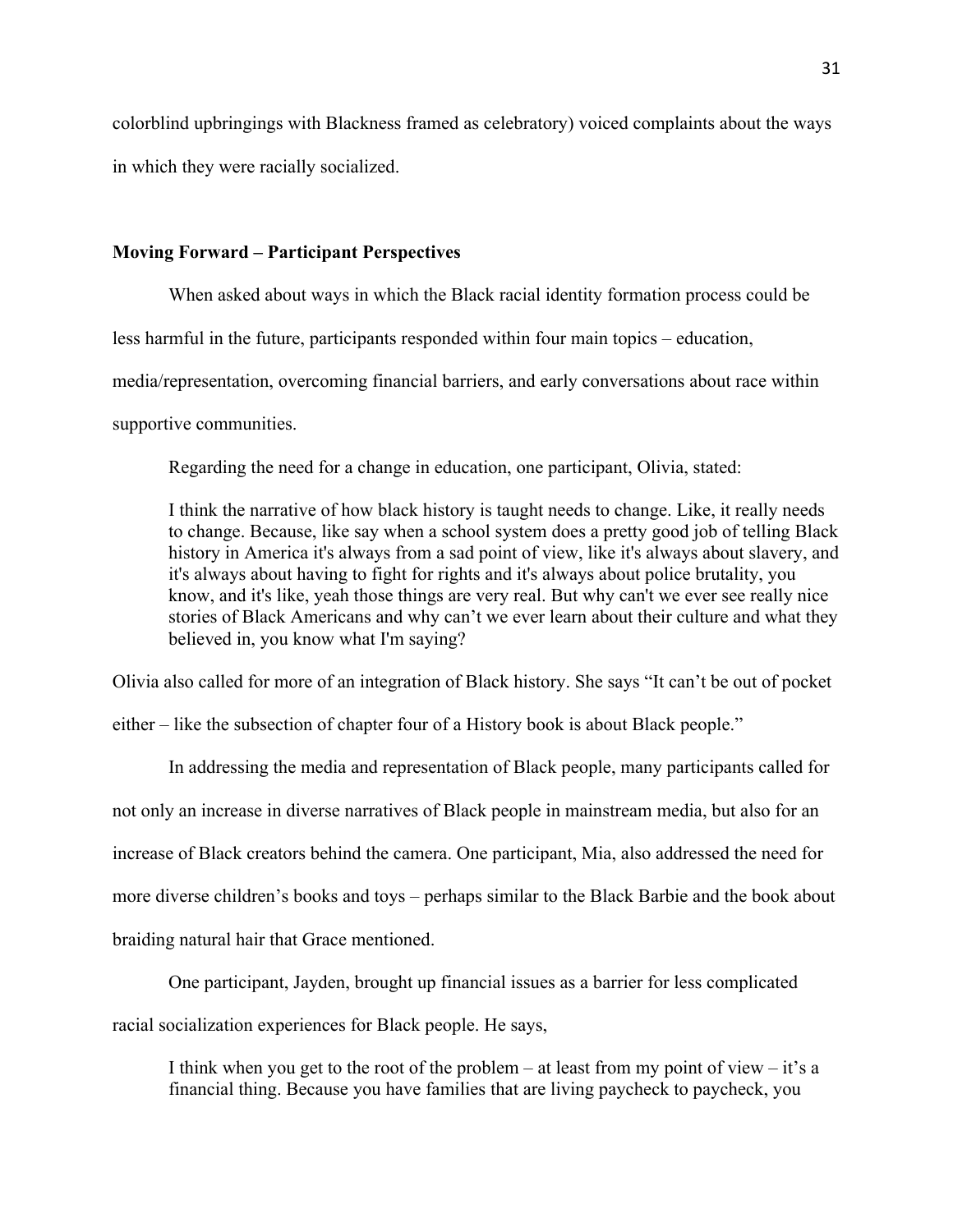have families that don't make enough money to feed their families. You have families that don't know where the next meal on the table is going to come from, and families who've got to work almost 24 hours straight. They might not see their kids for weeks just to try and put food on the table. So sometimes talking about race or Black Lives Matter is not on the top of your priority list. I think if there was more financial stability within these communities, we would have more time, more space, and more energy to educate ourselves on racism and empowering ourselves. But some people's minds are so focused on survival and you know, seeing tomorrow, that they just don't have the time.

Jayden presents an interesting point that no other participant discussed. A "race talk" with one's children may not seem like a priority at all when feeding one's children is an unknown.

Brendon discussed the need for early conversations about race when he was asked how the process of racial identity formation can be more seamless for Black people in America. He says, "Something my parents did that was really good was that they brought up race very early on, when it came from a place of curiosity and not a place of fear." Expressing a similar sentiment, Olivia said,

It's so important to have a good community around you. A community of people who've already done self-work to reject the anti-Blackness they were taught, so they can instill that in their children from a young age. People who don't say things like 'Oh my god your hair would be nicer if it was less kinky,' or things like that. We should take away all that vocabulary. I think that when a child is young, only positive words should be associated with them. Because sometimes you'll hear those types of things and it can really dig at you.

Interestingly, only these two participants discussed the need for a new approach of racial socialization from parents, despite the fact that some participants expressed frustration with the upbringings their parents raised them with and how it did not center structural issues. Perhaps this indicates a shift towards more of a focus on how society needs to change, rather than how Black children, Black families, and Black parents need to change. This, in turn, suggests a development in understanding that messages about race permeate all aspects of society, and are not simply passed from parent to child.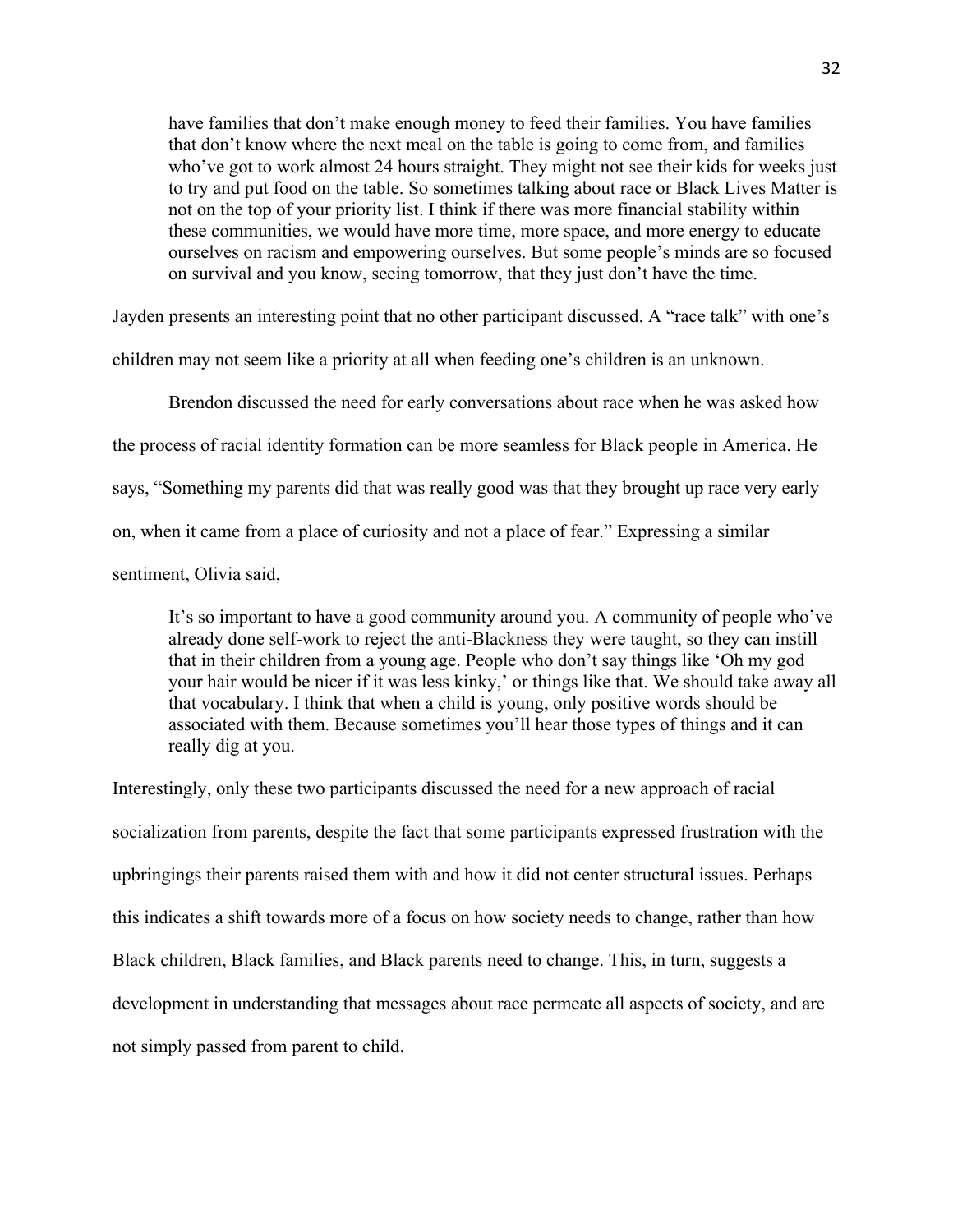## **Discussion and Implications for Further Research**

For this research project, I interviewed 9 Black young adults and analyzed their narratives. This research offers the following new insight into this topic moving forward:

- 1) the extent to which young Black people feel they need to modify their behavior is likely correlated to their racial socialization and/or mainstream socialization
- 2) the extent of positivity or negativity of messages that young Black people receive about Blackness is extremely important in understanding how young Black people begin to understand their race
- 3) there is a distinction between individually-centered racial socialization, and systemiccentered racial socialization.

In this section, these key findings will be explored, and the ways in which the different theories, hypotheses, and findings from existing literature aligns with and/or contradicts my findings will be observed.

### **A Typology of Racial Socialization**

Hughes and colleagues broadly define racial socialization as the transmission of information about race from adults to children. They stress the importance of racial socialization, theorizing that it helps young children of color to be more prepared when they do inevitably experience racism. Racial socialization might be extremely present in young people's lives, it might be almost entirely absent, and it might be somewhere in between. Mainstream socialization, on the other hand, is a fixed component of life. Hughes and colleagues define mainstream socialization as the strategy of orienting young people "toward developing skills and characteristics needed to thrive in settings that are part of the mainstream, or dominant culture"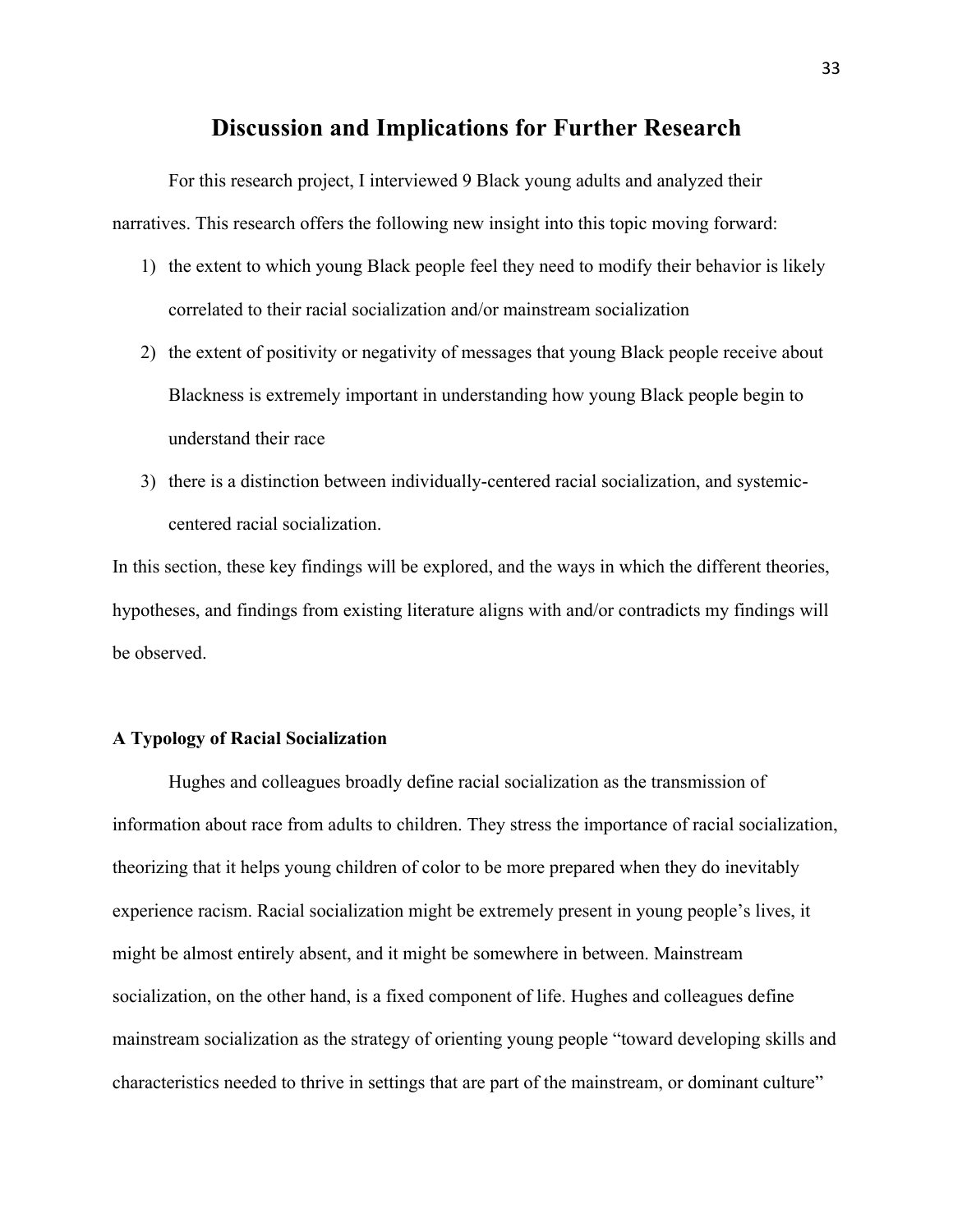rather than orienting them towards their culture or minority status (Hughes at al. 2006, p, 757). Mainstream socialization seeps into people's minds through TV, movies, news, textbooks, schools, and countless other tools that reinforce messages of white supremacy. It is harmful for all people (especially young Black people and young people of color) to receive these messages, because they result in negative views towards marginalized groups, and even themselves. While mainstream socialization is not completely avoidable, racial socialization might serve as a way to push back against it. Racial socialization is extremely important in combatting negative messages about Blackness that Black people may receive from mainstream socialization. Here, I define three kinds of socialization and assess their effectiveness in resisting mainstream socialization: *colorblind socialization, individually-centered racial socialization,* and *systemiccentered racial socialization.*

Colorblind socialization is the practice of not explicitly discussing race and perpetuating the idea that racial divisions do not exist. This type of socialization does very little to combat mainstream socialization. The colorblind ideologies imposed on participants who defined their upbringing as colorblind – Will, Mia, and Kim – allowed for a great deal of mainstream socialization to occur. For example, Will's desire to be white at a young age likely stems from a lack of racial socialization, leaving him to be socialized by his environment, which sent him messages that whiteness was the norm – the mainstream.

Both Mia and Will were shocked to find that people see them differently because of the color of their skin. This aligns with Hughes and colleagues' hypothesis that children exposed to colorblindness have a more difficult time understanding that they are not afforded the same privileges as their white peers, as well as a more difficult time coming to terms with instances of discrimination (Hughes et al. 2006). Will and Mia were likely socialized to expect equal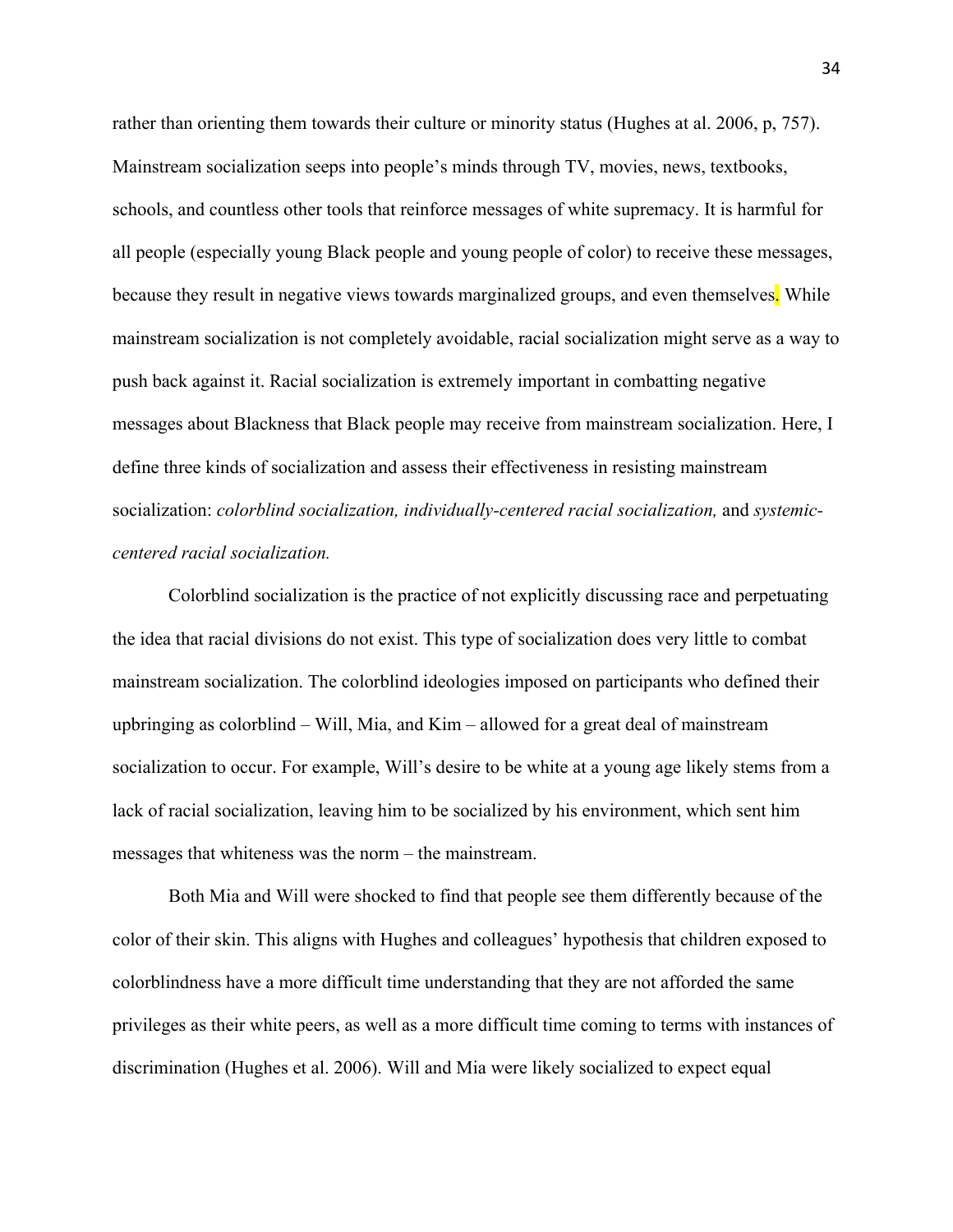treatment because they received "messages about appreciation of all groups equally." (Hughes et al. 2006).

Colorblind socialization was not helpful for Will, Mia, or Kim in the navigation of their racial identity. We might turn to racial socialization as a better alternative strategy in raising young Black people, but some participants took issue with the way in which they were racially socialized. In the cases of Tess, Jayden, and Isaiah, who discussed race in their youths but only in the context of how their race might restrict them, it can be discerned that racial socialization in this form is not helpful either. Tess, Jayden, and Isaiah all voiced their frustrations about receiving messages to modify their behavior, without any discussion as to *why –* without any responsibility placed on the systems that required them to "dial back their Blackness." This is contrary to Hughes and colleagues' assumption that racial socialization helps to "enable youths to recognize and cope with societal discrimination" (Hughes et al. 2006, p. 762). I define this as *individually-centered* racial socialization, which focuses on the realities of people of marginalized racial groups – but largely absolves the systems at work that create those realities. I propose that there are two kinds of individually-centered racial socialization, the first of which is *negative individually-centered* racial socialization. This type centers responsibility for changing race relations with the marginalized racial group, and the "bigger picture" of systemic racism is neither examined nor questioned. This type is exemplified in Jayden's statement, "My mom and dad always told me to stay away from law enforcement and told me what to do if I got stopped by them, but.... It was never like, 'You should know that cops are racist.'"

The other form of individually-centered racial socialization I call *positive individuallycentered* racial socialization. *Positive individually-centered* racial socialization is like *negative individually-centered* racial socialization in that it neither examines nor questions systemic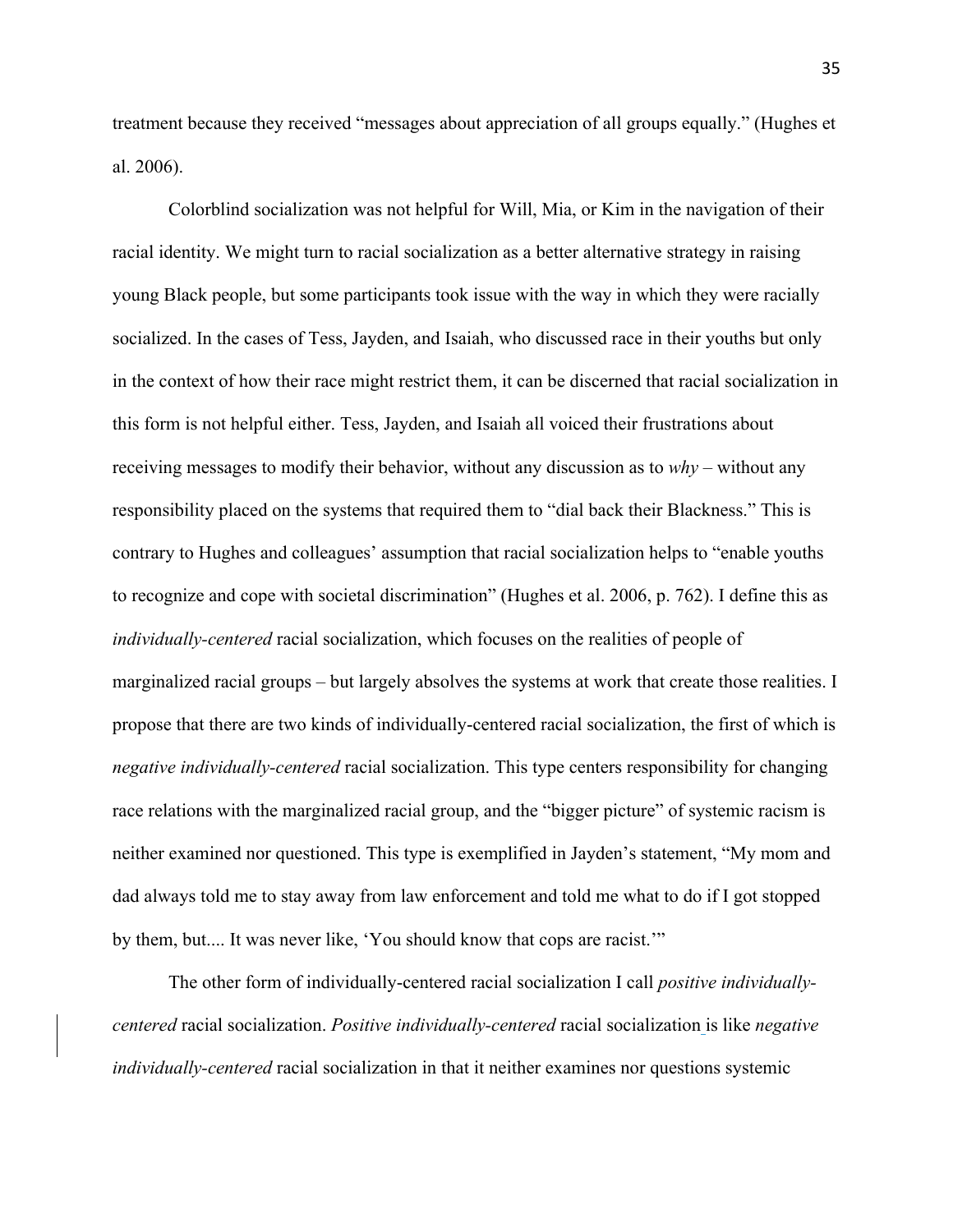racism. However, it is unlike *negative individually-centered* racial socialization in that it uplifts the marginalized racial group (possibly in an effort to disrupt cycles of injustice). Under *positive individually-centered* racial socialization, Blackness was framed as a positive thing. This type is exemplified by Grace's experiences of celebrating Blackness, but not learning about systemic racism. In these cases, responsibility for improving race relations is not placed on any one party, therefore *still* absolving racist systems.

Bonilla-Silva posits that colorblindness absolves racist institutions and systems of responsibility, in turn making the need for change less obvious (Bonilla-Silva, 2006). However, I would argue that in addition to colorblind socialization, individually-centered racial socialization makes the need for systemic change less obvious as well. This is to say that even when race *is*  discussed, it is possible to disregard systemic racism – by centering individuals rather than systems of oppression. In this research, I observed only individually*-*centered racial socialization. The participants who were raised with the perspective of Blackness as a restrictor were sent messages that they needed to modify their behavior on account of their Blackness, and not that society was wrong for not accepting their Blackness. Further, the participants who were raised with the perspective of Blackness as something to be celebrated were not taught about the ways in which society might not also celebrate their Blackness. Both individually-centered forms of socialization may lead young Black people to believe that the modification of their behavior and their Blackness is the correct response to a society that does not fully accept them.

Perhaps most participants expressed frustration with the ways in which they were taught about race because they lacked *systemic-centered* racial socialization. I define *systemic-centered*  racial socialization as the practice of focusing on systems of oppression as the actors that must change, rather than focusing on ways marginalized groups should modify their behavior so as to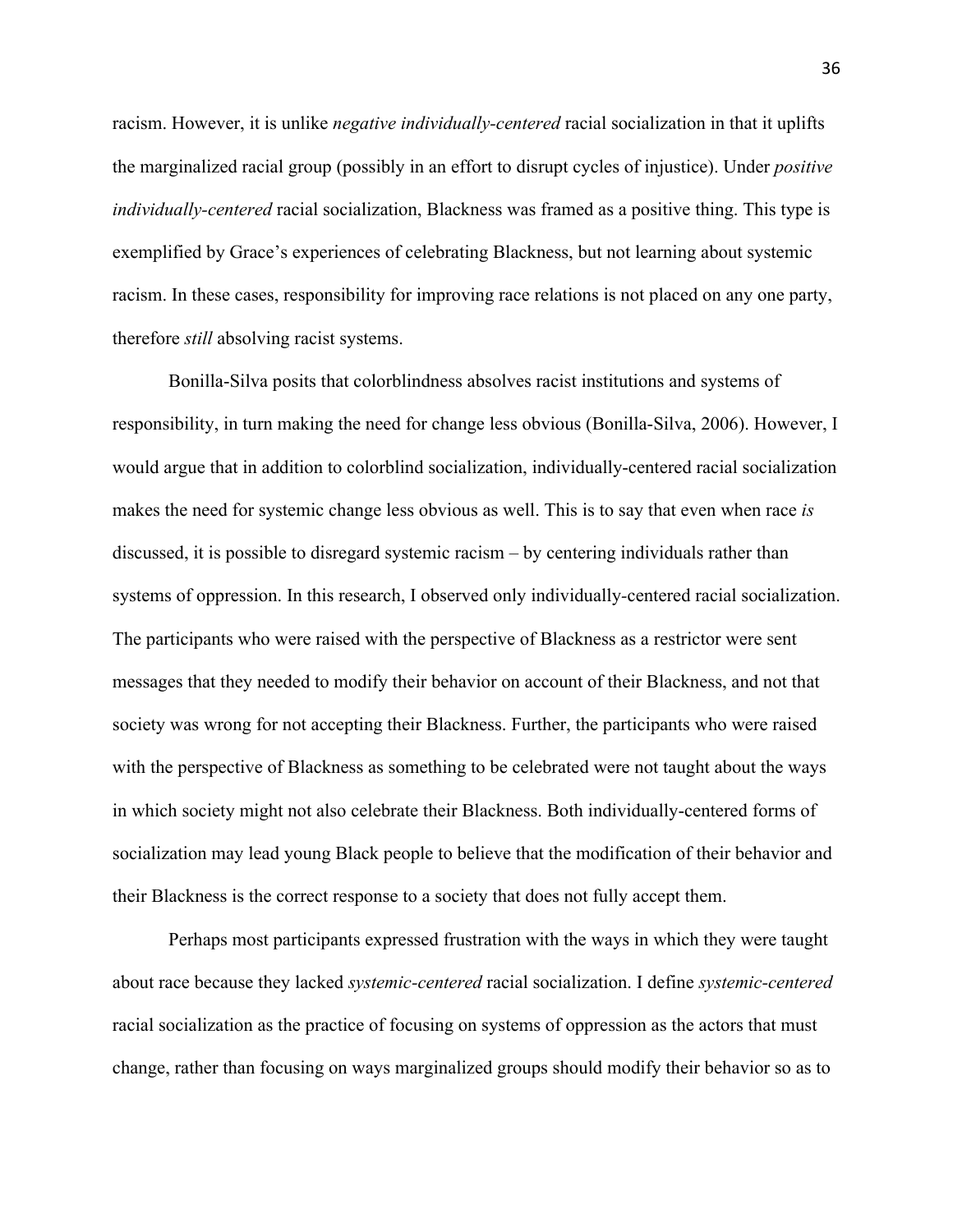not create friction with those systems. If young Black people were exposed to more *systemiccentered* racial socialization, they might understand American society and systems as the actors that need to change, not themselves. Interestingly, participants discussed more systemic-centered changes in society when asked about how racial identity formation could be more seamless for young Black people. Most responses called for changes in education and media, while only two participants mentioned changes in parenting. This perhaps indicates that participants came to understand the importance of systemic racism on their own, even without explicit messages about it during their childhoods.

### **Distinctions between Positive and Negative Individually-Centered Racial Socialization**

There was a wide range in the extent of positivity or negativity of messages participants received about Blackness from a young age. Participants who received mainly positive messages about Blackness were shocked when they came to understand that society does not attribute much positivity to Blackness. For example, Grace was grateful that her parents raised her to value Blackness because she felt it made her more confident. Nevertheless, her confidence was challenged in a way she hadn't previously understood when she began to enter more white spaces and experienced more microaggressions and racism. This type of upbringing may not make young Black people feel the need to modify their behavior on account of their Blackness (at least in comparison to participants with colorblind upbringings and non-colorblind upbringings with Blackness as a restrictor), but it still does not provide them with an understanding of racial bias and systemic racism. The remainder of the participants received negative messages about Blackness, either explicitly (in the cases of non-colorblind: Blackness as a restrictor) or implicitly from society (in the cases of colorblind upbringings). In the cases of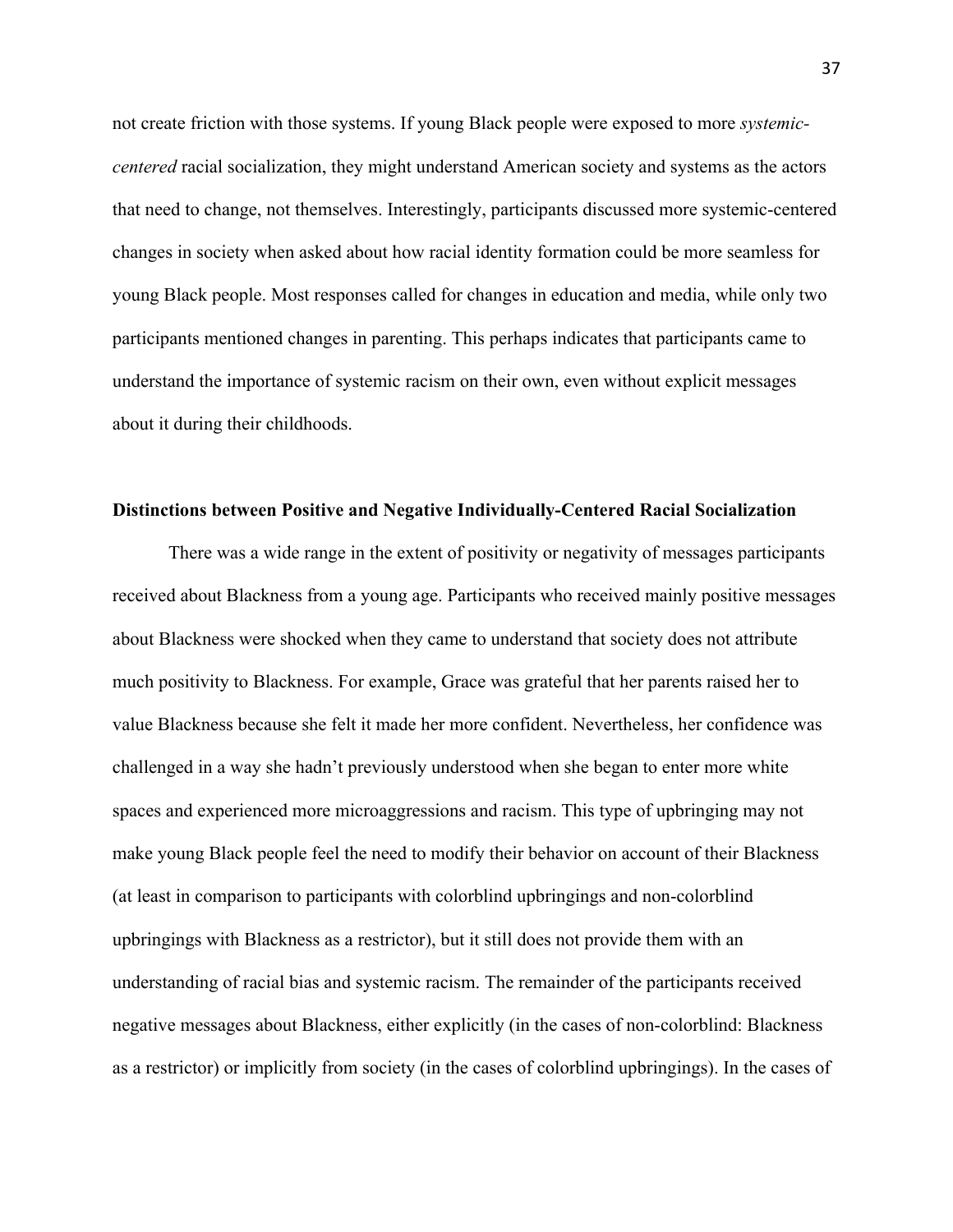non-colorblind upbringings with Blackness as a restrictor, participants were directly told about the ways in which they should modify their behavior and their Blackness – Jayden was told to behave a certain way around police and Tess was told to behave in a way that would not confirm stereotypes about Black people. Will and Mia, who had colorblind upbringings, learned through the media they consumed and the racist experiences they had that Blackness was not favored in society, and therefore modified their behavior in order to more closely align themselves with whiteness. These findings are extremely important in understanding the implications of the messages we explicitly and implicitly send to young Black people.

### **Limitations**

This study included Black participants from various places across the country; however, there were some limitations. The small sample size of this study (N=8), largely due to the difficulties brought on by the COVID-19 pandemic, hindered my findings because I was unable to observe more general trends on this subject. The small sample of participants who identified their upbringings as colorblind  $(N=3)$  did not allow me to make a great deal of observations about young Black people who were raised with a colorblind ideology. Additionally, all the participants of this study were college students, and therefore, the perspectives of young adults who are not currently students are missing in this research. Despite these limitations, this study provided a great deal of insight on the topic of colorblind upbringings and the racial identity formation of young Black people.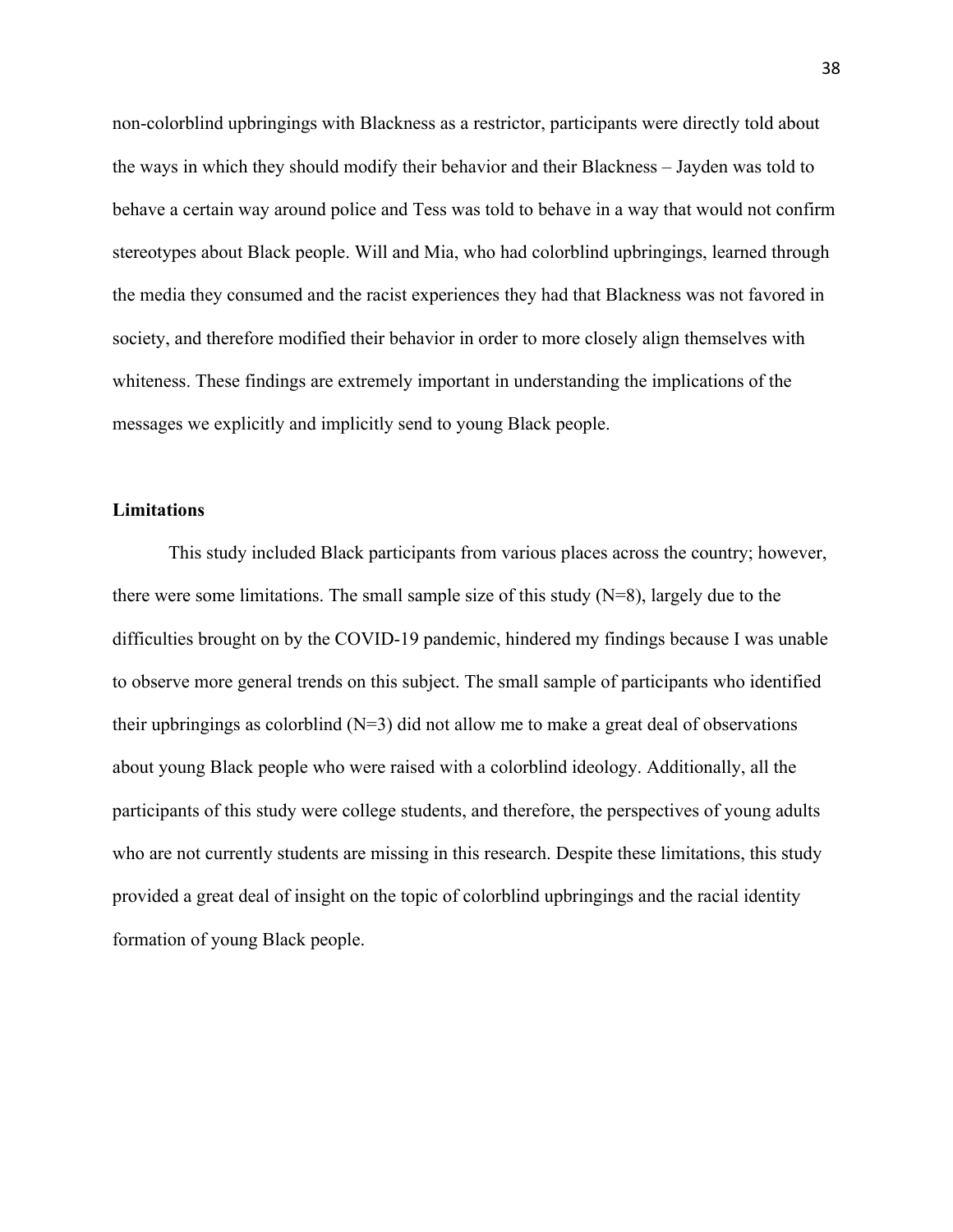### **Implications for Further Research**

There is a need for more research on the implications of mainstream socialization, individually-based racial socialization, and systemically-based racial socialization on young Black people and young people of color. Additionally, an exploration into the racial identity formations of Black people younger than those interviewed here, particularly those who grew up alongside the Black Lives Matter movement, would shed a great deal of light on this topic. The movement is so salient in society, that it would undoubtedly become a fixture of mainstream socialization. It would be interesting to examine how an increase in discussions about race (specifically about the Black Lives Matter movement) may be impacting young Black people in their racial identity formation. An analysis of the parenting strategies of parents of color would also shed much needed light on this topic. There likely exist generational differences between parents and their children and how they conceptualize race, and it would be interesting to conduct research that explores those differences and they ways they help or hurt young people's racial identity formation.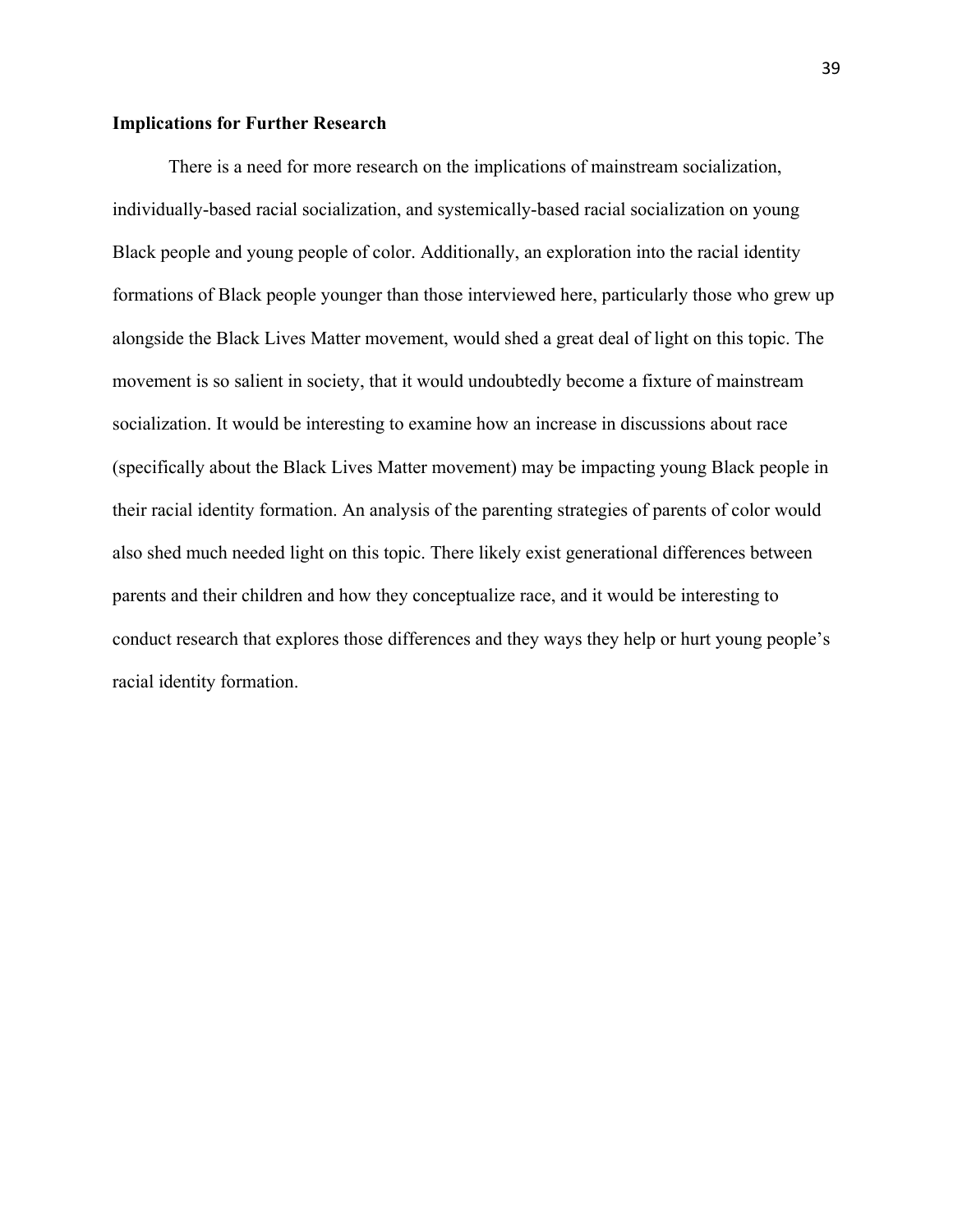## **Conclusion**

This research provides insight on the topic of racial socialization by analyzing the personal narratives of Black young adults. There is a salient need for systemic-centered racial socialization, because other forms of racial socialization (colorblind socialization and individually-centered racial socialization) harm Black youth by either explicitly or implicitly sending them messages that they must change in order to comply with mainstream society. While the ultimate goal is to dismantle systems of oppression – perhaps beginning with the methods proposed by participants – an important step along that journey is ensuring that young Black people understand that they are not the problem.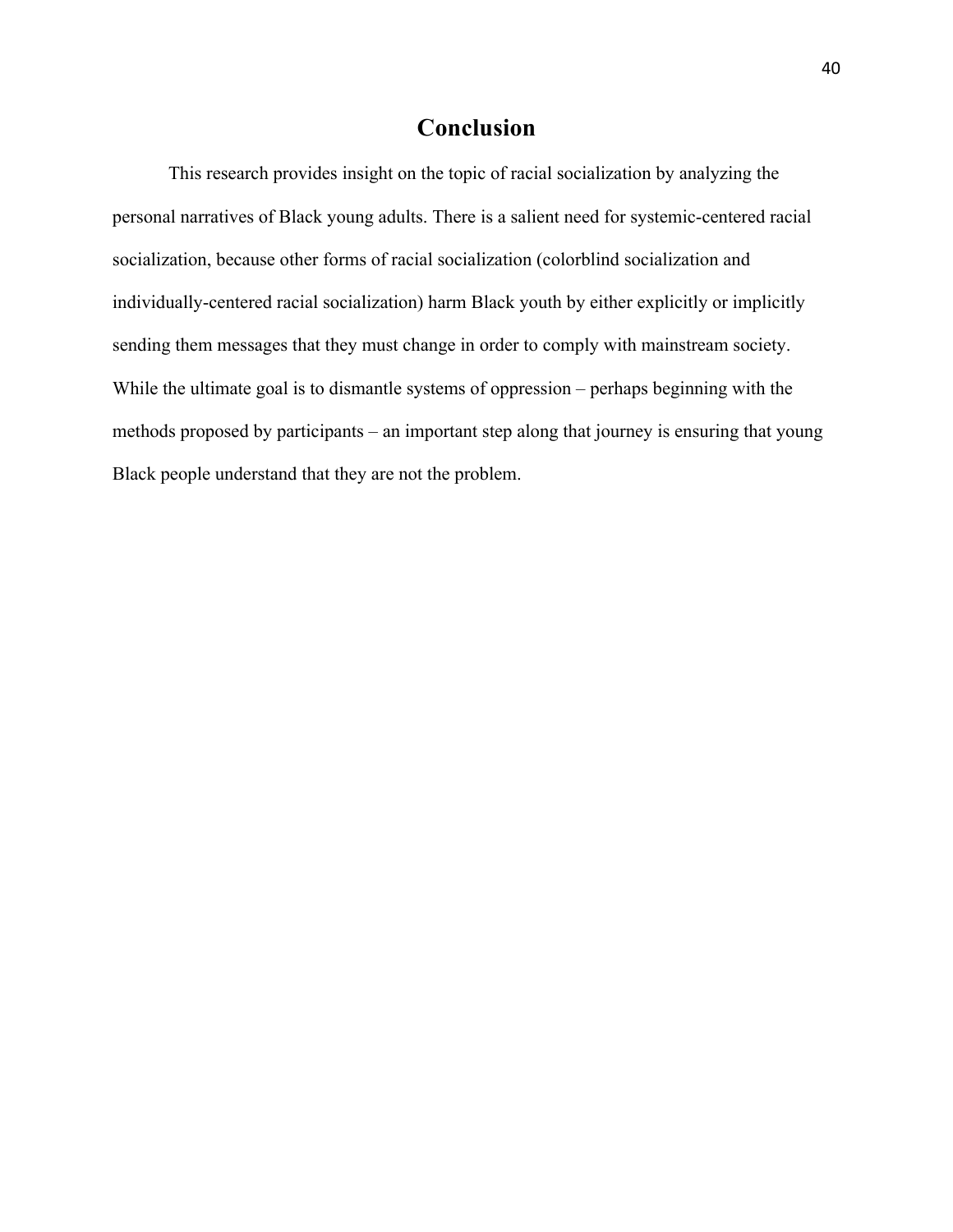- Apfelbaum, Evan P., et al. "Racial Color Blindness." *Current Directions in Psychological Science*, vol. 21, no. 3, 2012, pp. 205–209., doi: 10.1177/0963721411434980.
- Bonilla-Silva, E. (2006). *Racism without racists: Color-blind racism and the persistence of racial inequality in the United States*. Rowman & Littlefield Publishers.
- Brown, T. N. (2003). Critical Race Theory Speaks to the Sociology of Mental Health: Mental Health Problems Produced by Racial Stratification. *Journal of Health and Social Behavior*, *44*(3), 292. https://doi.org/10.2307/1519780
- Burton, L. M., Bonilla-Silva, E., Ray, V., Buckelew, R., & Freeman, E. H. (2010). Critical Race Theories, Colorism, and the Decade's Research on Families of Color. *Journal of Marriage and Family*, *72*(3), 440–459. https://doi.org/10.1111/j.1741-3737.2010.00712.x
- Cross Jr, W. E. (1995). The Psychology of Nigrescence: Revising the Cross model. *Handbook of Multicultural Counseling* (p. 93–122). Sage Publications, Inc.
- Hughes, M., Kiecolt, K. J., Keith, V. M., & Demo, D. H. (2015). "Racial Identity and Well-Being among African Americans." *Social Psychology Quarterly*, *78*(1), 25–48. https://doi.org/10.1177/0190272514554043
- Hughes, D., Rodriguez, J., Smith, E. P., Johnson, D. J., Stevenson, H. C., & Spicer, P. (2006). Parents' ethnic-racial socialization practices: A review of research and directions for future study. *Developmental Psychology, 42*(5), 747-770. doi:10.1037/0012-1649.42.5.747
- Katz, P. A., & Kofkin, J. A. (1997). "Race, Gender, and Young Children." *Developmental Psychopathology: Perspectives on adjustment, risk, and disorder* (p. 51–74). Cambridge University Press.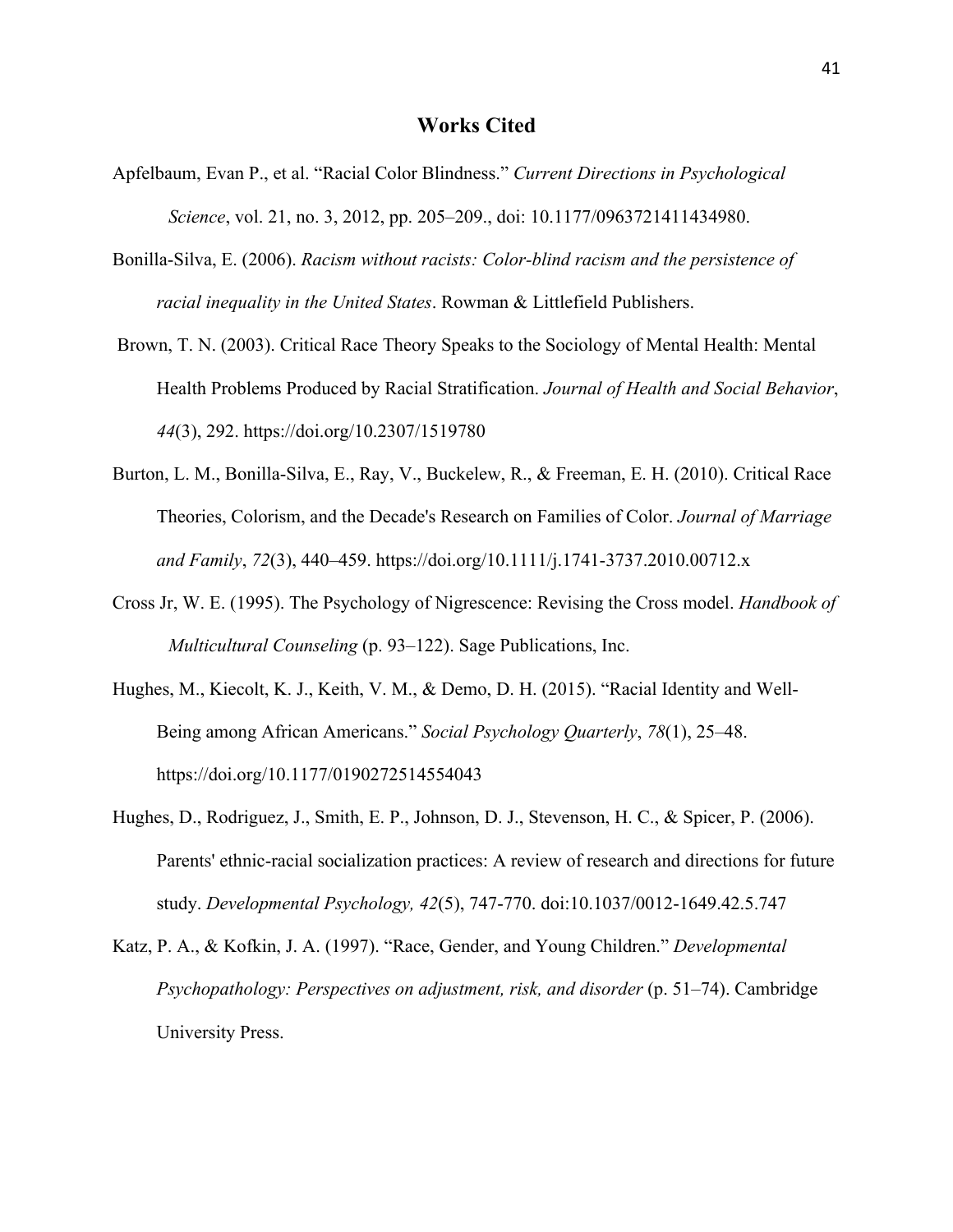- Mchale, S. M., Crouter, A. C., Kim, J., Burton, L. M., Davis, K. D., Dotterer, A. M., & Swanson, D. P. (2006). Mothers' and Fathers' Racial Socialization in African American Families: Implications for Youth. *Child Development, 77*(5), 1387-1402. doi:10.1111/j.1467- 8624.2006.00942.x
- McLeod, S. A. (2019, October 24). "Social Identity Theory." *Simply Psychology.* https://www.simplypsychology.org/social-identity-theory.html
- Nunnally, S. C. (2010). Learning Race, Socializing Blackness: A Cross-Generational Analysis of Black Americans' Racial Socialization Processes. *Du Bois Review, 7*(1), 185-217. doi:10.1017/S1742058X10000159
- Phinney, J. S., & Chavira, V. (1995). Parental Ethnic Socialization and Adolescent Coping With Problems Related to Ethnicity. *Journal of Research on Adolescence, 5*(1), 31-53. doi:10.1207/s15327795jra0501\_2
- Wijeyesinghe, C., & Jackson, B. W. (Eds.). (2012). New perspectives on racial identity formation: Integrating emerging frameworks. *NYU Press.*
- Winkler, E. N. (2009). Children are Not Colorblind: How Young Children Learn Race. *PACE, 3*:1., 1-8.
- Winkler, E. N. (2012). *Learning race, learning place: Shaping identities and ideas in childhood*. New Brunswick, NJ: Rutgers University Press.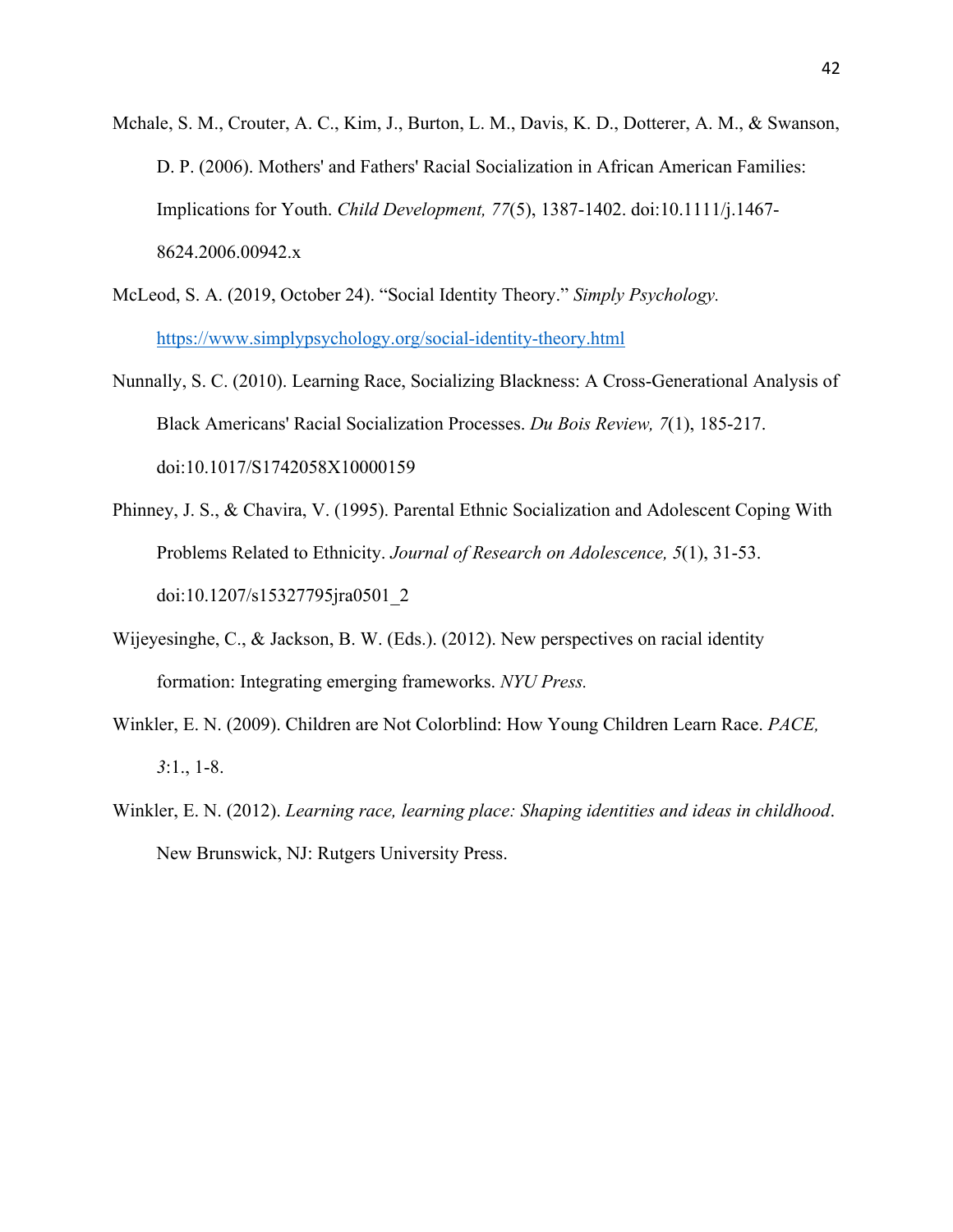## **Appendix A**

- 1. How do you racially categorize yourself?
- 2. How do people typically racially categorize you?
- 3. Where did you grow up? How long have you lived there? Did you grow up in an area where the majority population was of the race that you identify with?
- 4. Do you remember discussing race in school settings from a young age, in elementary school?
- 5. From what you can remember, at a young age, did your family regularly and/or specifically discuss race and racial issues?
- 6. Would you say that as a child (elementary school age) adults shied away from discussing racial issues with you?
- 7. In what ways, if any, do you feel that racial categories and labels have had an impact on your personal identity?
- 8. In what ways, if any, have racial categories negatively impacted you?
- 9. Do you remember any specific instances of people around you engaging in colorblind racism, particularly when you were younger? For example, phrases such as "everyone is the same, race is not important in this situation, etc,?"
- 10. Do you remember the moment when you first realized that racial categories carried significance and was not simply about skin color? Or when you first realized that you might be treated differently because f your race? Could you tell me about that story/experience, including the setting, your age at the time, and the context of the situation?